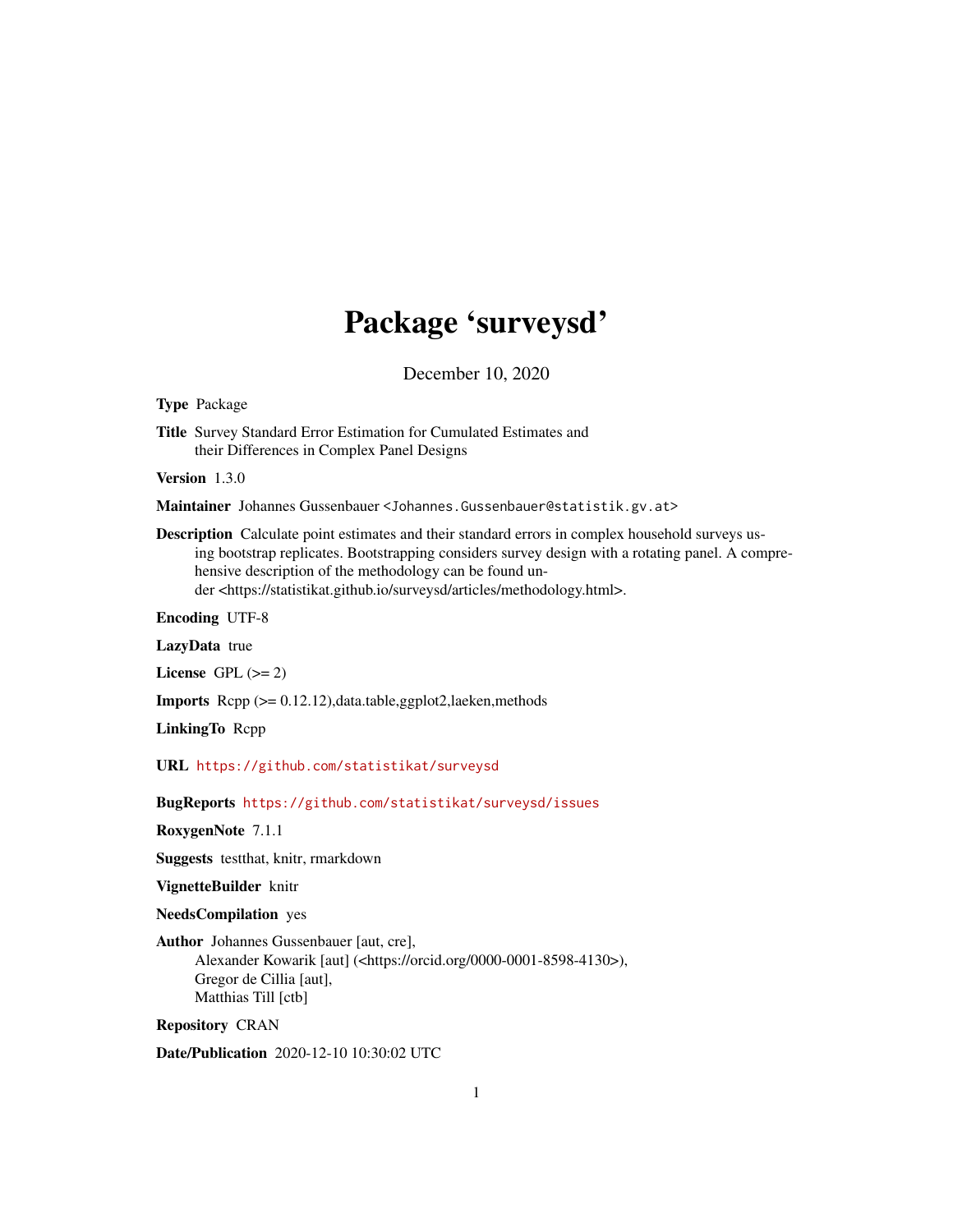# <span id="page-1-0"></span>R topics documented:

| Index | 31 |
|-------|----|

<span id="page-1-1"></span>calc.stError *Calcualte point estimates and their standard errors using bootstrap weights.*

#### Description

Calculate point estimates as well as standard errors of variables in surveys. Standard errors are estimated using bootstrap weights (see [draw.bootstrap](#page-11-1) and [recalib\)](#page-25-1). In addition the standard error of an estimate can be calcualted using the survey data for 3 or more consecutive periods, which results in a reduction of the standard error.

#### Usage

```
calc.stError(
  dat,
  weights = attr(dat, "weights"),
  b.weights = attr(dat, "b.rep"),
  period = attr(dat, "period"),
  var,
  fun = weightedRatio,
  national = FALSE,
  group = NULL,fun.adjust.var = NULL,
  adjust.var = NULL,
  period.diff = NULL,
  period.mean = NULL,
  bias = FALSE,
  size.limit = 20,
  cv.limit = 10,
```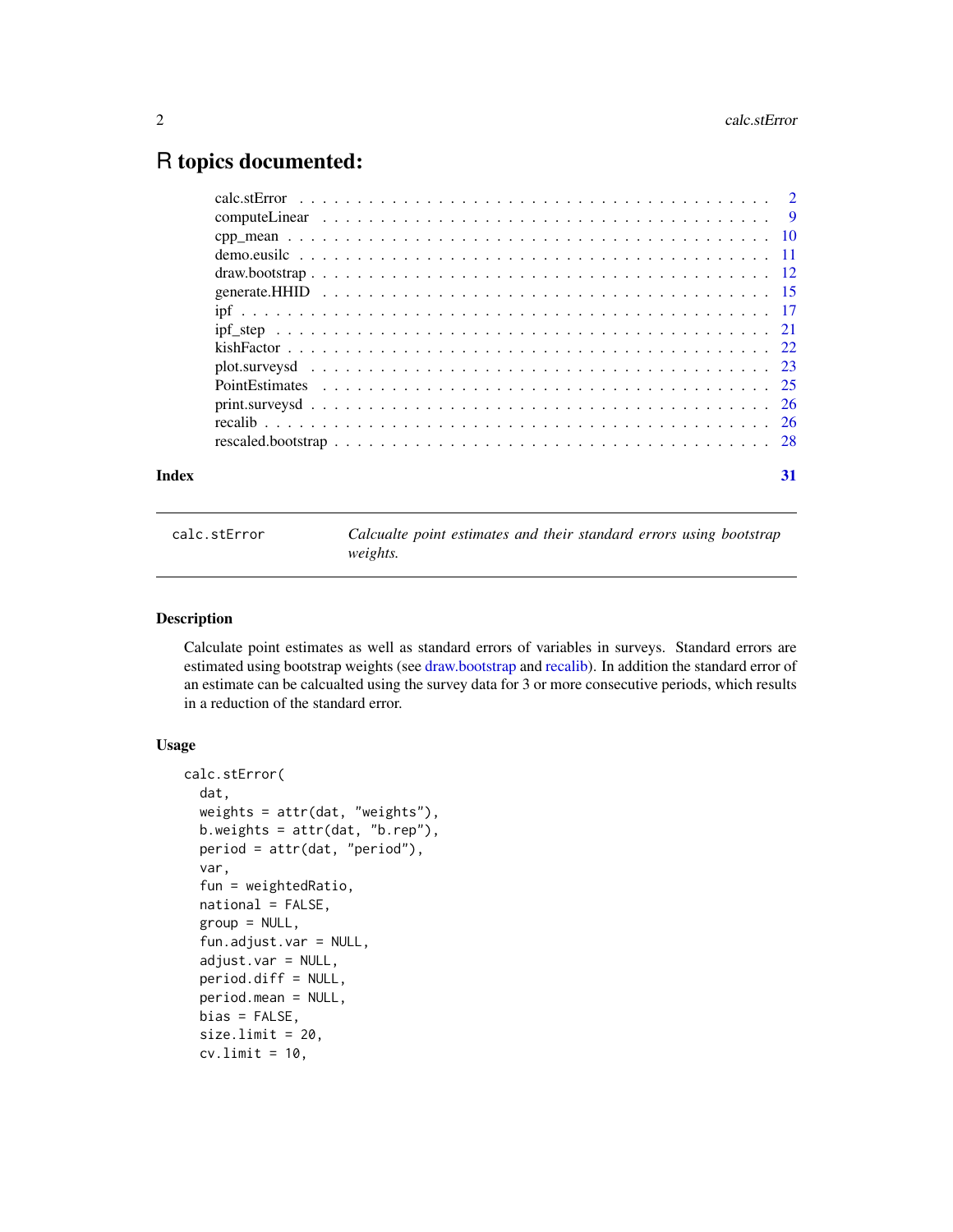```
p = NULL,add.arg = NULL
\lambda
```
# Arguments

| dat            | either data.frame or data.table containing the survey data. Surveys can be a<br>panel survey or rotating panel survey, but does not need to be. For rotating panel<br>survey bootstrap weights can be created using draw.bootstrap and recalib.                                                                                       |
|----------------|---------------------------------------------------------------------------------------------------------------------------------------------------------------------------------------------------------------------------------------------------------------------------------------------------------------------------------------|
| weights        | character specifying the name of the column in dat containing the original sam-<br>ple weights. Used to calculate point estimates.                                                                                                                                                                                                    |
| b.weights      | character vector specifying the names of the columns in dat containing boot-<br>strap weights. Used to calculate standard errors.                                                                                                                                                                                                     |
| period         | character specifying the name of the column in dat containing the sample peri-<br>ods.                                                                                                                                                                                                                                                |
| var            | character vector containing variable names in dat on which fun shall be applied<br>for each sample period.                                                                                                                                                                                                                            |
| fun            | function which will be applied on var for each sample period. Predefined func-<br>tions are weightedRatio, weightedSum, but can also take any other function<br>which returns a double or integer and uses weights as its second argument.                                                                                            |
| national       | boolean, if TRUE point estimates resulting from fun will be divided by the point<br>estimate at the national level.                                                                                                                                                                                                                   |
| group          | character vectors or list of character vectors containig variables in dat. For each<br>list entry dat will be split in subgroups according to the containing variables<br>as well as period. The pointestimates are then estimated for each subgroup<br>seperately. If group=NULL the data will split into sample periods by default. |
| fun.adjust.var | can be either NULL or a function. This argument can be used to apply a function<br>for each period and bootstrap weight to the data. The resulting estimates will<br>be passed down to fun. See details for more explanations.                                                                                                        |
| adjust.var     | can be either NULL or a character specifying the first argument in fun. adjust. var.                                                                                                                                                                                                                                                  |
| period.diff    | character vectors, defining periods for which the differences in the point esti-<br>mate as well it's standard error is calculated. Each entry must have the form of<br>"period1-period2". Can be NULL                                                                                                                                |
| period.mean    | odd integer, defining the range of periods over which the sample mean of point<br>estimates is additionally calcualted.                                                                                                                                                                                                               |
| bias           | boolean, if TRUE the sample mean over the point estimates of the bootstrap<br>weights is returned.                                                                                                                                                                                                                                    |
| size.limit     | integer defining a lower bound on the number of observations on dat in each<br>group defined by period and the entries in group. Warnings are returned if the<br>number of observations in a subgroup falls below size. limit. In addition the<br>concerned groups are available in the function output.                              |
| cv.limit       | non-negativ value defining a upper bound for the standard error in relation to the<br>point estimate. If this relation exceed cv. limit, for a point estimate, they are<br>flagged and available in the function output.                                                                                                              |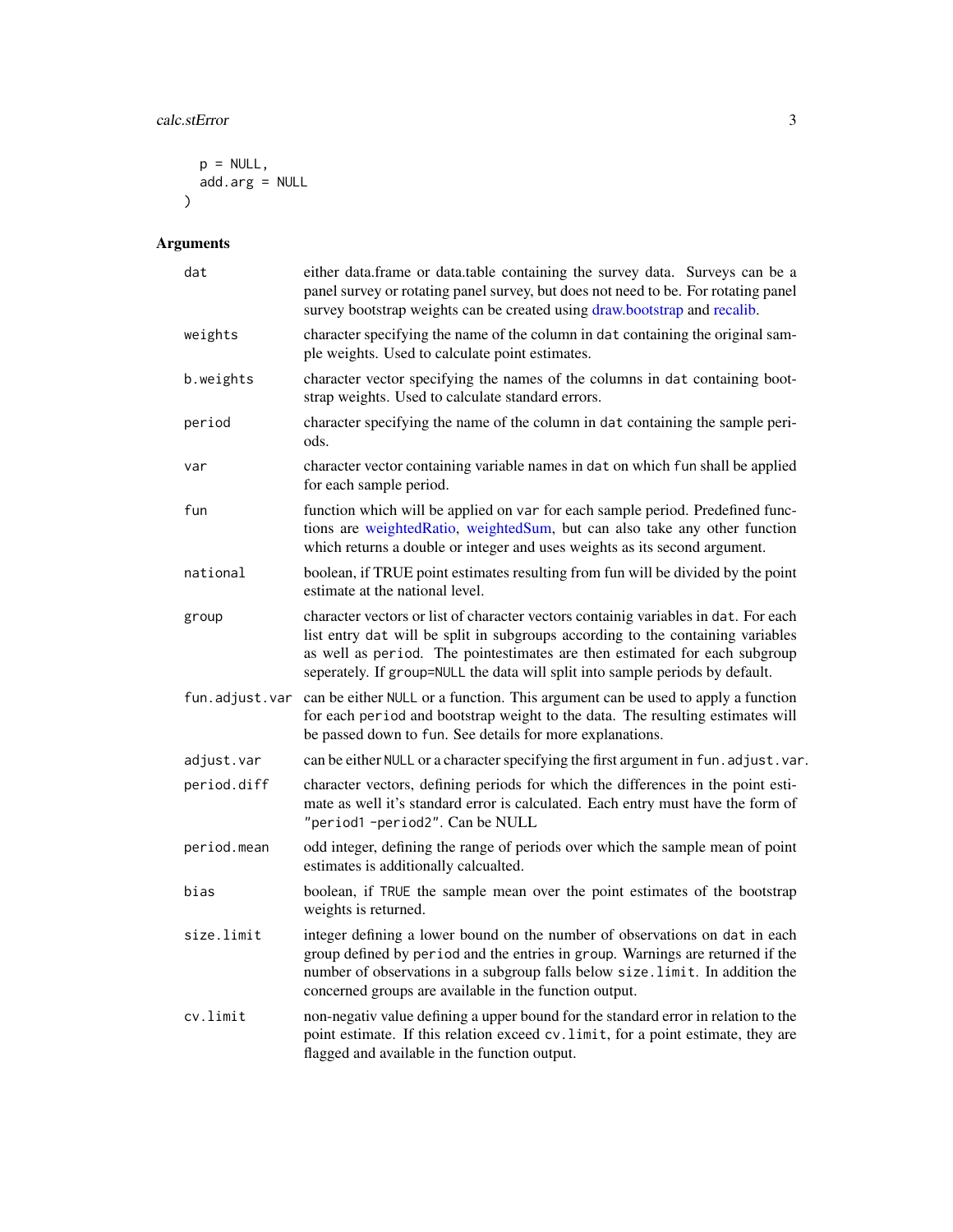<span id="page-3-0"></span>

| p       | numeric vector containing values between 0 and 1. Defines which quantiles for<br>the distribution of var are additionally estimated.                                                                                 |
|---------|----------------------------------------------------------------------------------------------------------------------------------------------------------------------------------------------------------------------|
| add.arg | additional arguments which will be passed to fun. Can be either a named list or<br>vector. The names of the object correspond to the function arguments and the<br>values to column names in dat, see also examples. |

#### Details

calc.stError takes survey data (dat) and returns point estimates as well as their standard Errors defined by fun and var for each sample period in dat. dat must be household data where household members correspond to multiple rows with the same household identifier. The data should at least contain the following columns:

- Column indicating the sample period;
- Column indicating the household ID;
- Column containing the household sample weights;
- Columns which contain the bootstrap weights (see output of [recalib\)](#page-25-1);
- Columns listed in var as well as in group

For each variable in var as well as sample period the function fun is applied using the original as well as the bootstrap sample weights.

The point estimate is then selected as the result of fun when using the original sample weights and it's standard error is estimated with the result of fun using the bootstrap sample weights.

fun can be any function which returns a double or integer and uses sample weights as it's second argument. The predifined options are weightedRatio and weightedSum.

For the option weightedRatio a weighted ratio (in \calculated for var equal to 1, e.g sum(weight[var==1])/sum(weight[! Additionally using the option national=TRUE the weighted ratio (in \ divided by the weighted ratio at the national level for each period.

If group is not NULL but a vector of variables from dat then fun is applied on each subset of dat defined by all combinations of values in group.

For instance if group = "sex" with "sex" having the values "Male" and "Female" in dat the point estimate and standard error is calculated on the subsets of dat with only "Male" or "Female" value for "sex". This is done for each value of period. For variables in group which have NAs in dat the rows containing the missings will be discarded.

When group is a list of character vectors, subsets of dat and the following estimation of the point estimate, including the estimate for the standard error, are calculated for each list entry.

The optional parameters fun.adjust.var and adjust.var can be used if the values in var are dependent on the weights. As is for instance the case for the poverty thershhold calculated from EU-SILC. In such a case an additional function can be supplied using fun.adjust.var as well as its first argument adjust.var, which needs to be part of the data set dat. Then, before applying fun on variable var for all period and groups, the function fun.adjust.var is applied to adjust.var using each of the bootstrap weights seperately (NOTE: weight is used as the second argument of fun.adjust.var). Thus creating i=1,...,length(b.weights) additional variables. For applying fun on var the estimates for the bootstrap replicate will now use each of the corresponding new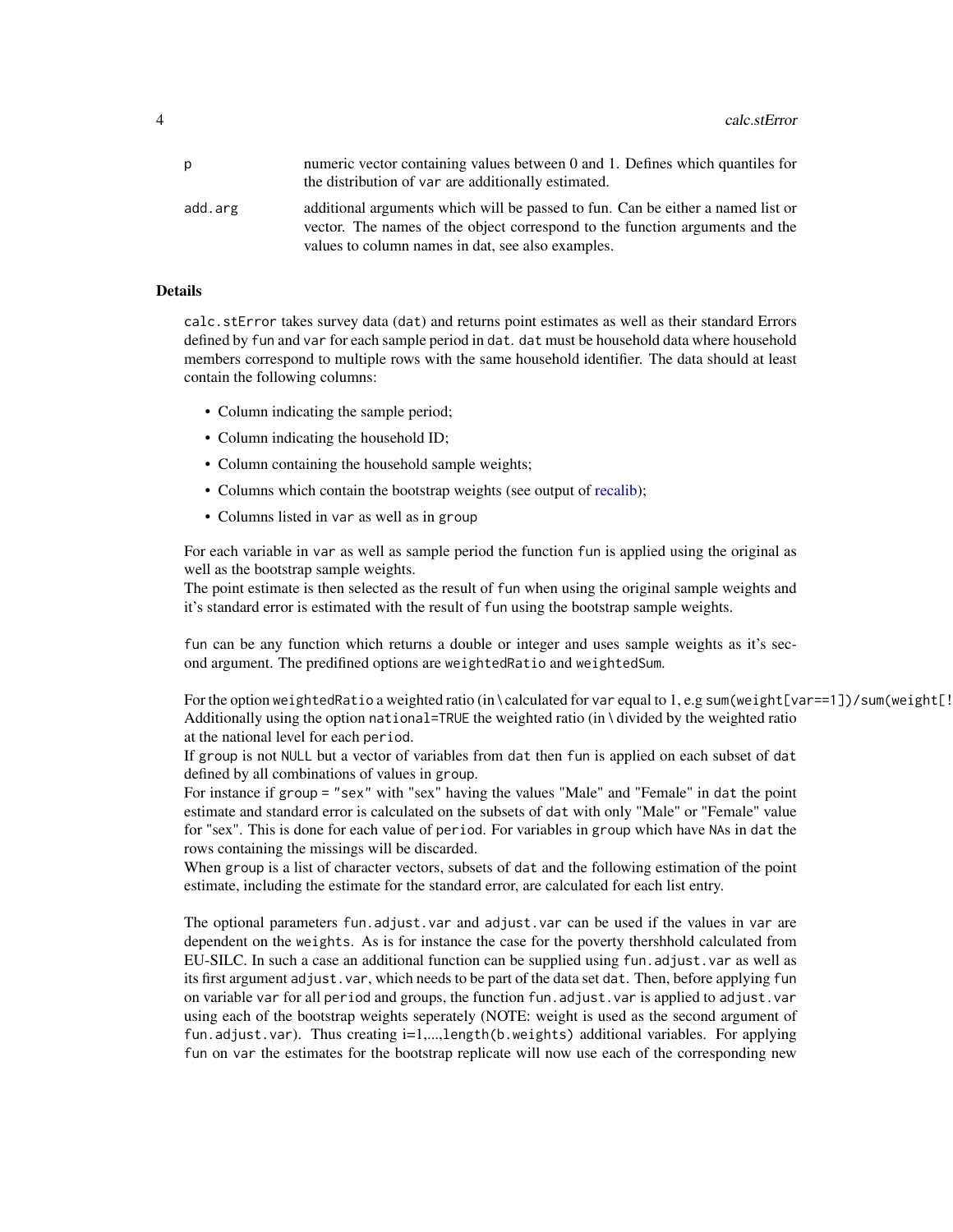#### calc.stError 5

additional variables. So instead of

 $fun(var, weights, \ldots), fun(var, b.weights[1], \ldots), fun(var, b.weights[2], \ldots), \ldots$ 

the function fun will be applied in the way

 $fun(var, weights, ...)$ ,  $fun(var.1, b.weights[1], ...)$ ,  $fun(var.2, b.weights[2], ...)$ , ...

where var. 1, var. 2, ... correspond to the estimates resulting from fun. adjust. var and adjust. var. NOTE: This procedure is especially usefull if the var is dependent on weights and fun is applied on subgroups of the data set. Then it is not possible to capture this procedure with fun and var, see examples for a more hands on explanation.

When defining period.diff the difference of point estimates between periods as well their standard errors are calculated.

The entries in period.diff must have the form of "period1 -period2" which means that the results of the point estimates for period2 will be substracted from the results of the point estimates for period1.

Specifying period.mean leads to an improvement in standard error by averaging the results for the point estimates, using the bootstrap weights, over period.mean periods. Setting, for instance, period.mean = 3 the results in averaging these results over each consecutive set of 3 periods.

Estimating the standard error over these averages gives an improved estimate of the standard error for the central period, which was used for averaging.

The averaging of the results is also applied in differences of point estimates. For instance defining period.diff = "2015-2009" and period.mean = 3 the differences in point estimates of 2015 and 2009, 2016 and 2010 as well as 2014 and 2008 are calcualated and finally the average over these 3 differences is calculated. The periods set in period.diff are always used as the middle periods around which the mean over period.mean years is build.

Setting bias to TRUE returns the calculation of a mean over the results from the bootstrap replicates. In the output the corresponding columns is labeled *\_mean* at the end.

If fun needs more arguments they can be supplied in add.arg. This can either be a named list or vector.

The parameter size.limit indicates a lower bound of the sample size for subsets in dat created by group. If the sample size of a subset falls below size.limit a warning will be displayed.

In addition all subsets for which this is the case can be selected from the output of calc.stError with \$smallGroups.

With the parameter cv. limit one can set an upper bound on the coefficient of variantion. Estimates which exceed this bound are flagged with TRUE and are available in the function output with  $$cvHigh. cv-limit must be a positive integer and is treated internally as \ for cv-limit=1 the$ estimate will be flagged if the coefficient of variantion exceeds 1\

When specifying period.mean, the decrease in standard error for choosing this method is internally calcualted and a rough estimate for an implied increase in sample size is available in the output with \$stEDecrease. The rough estimate for the increase in sample size uses the fact that for a sample of size *n* the sample estimate for the standard error of most point estimates converges with a factor  $1/\sqrt{n}$  against the true standard error  $\sigma$ .

#### Value

Returns a list containing: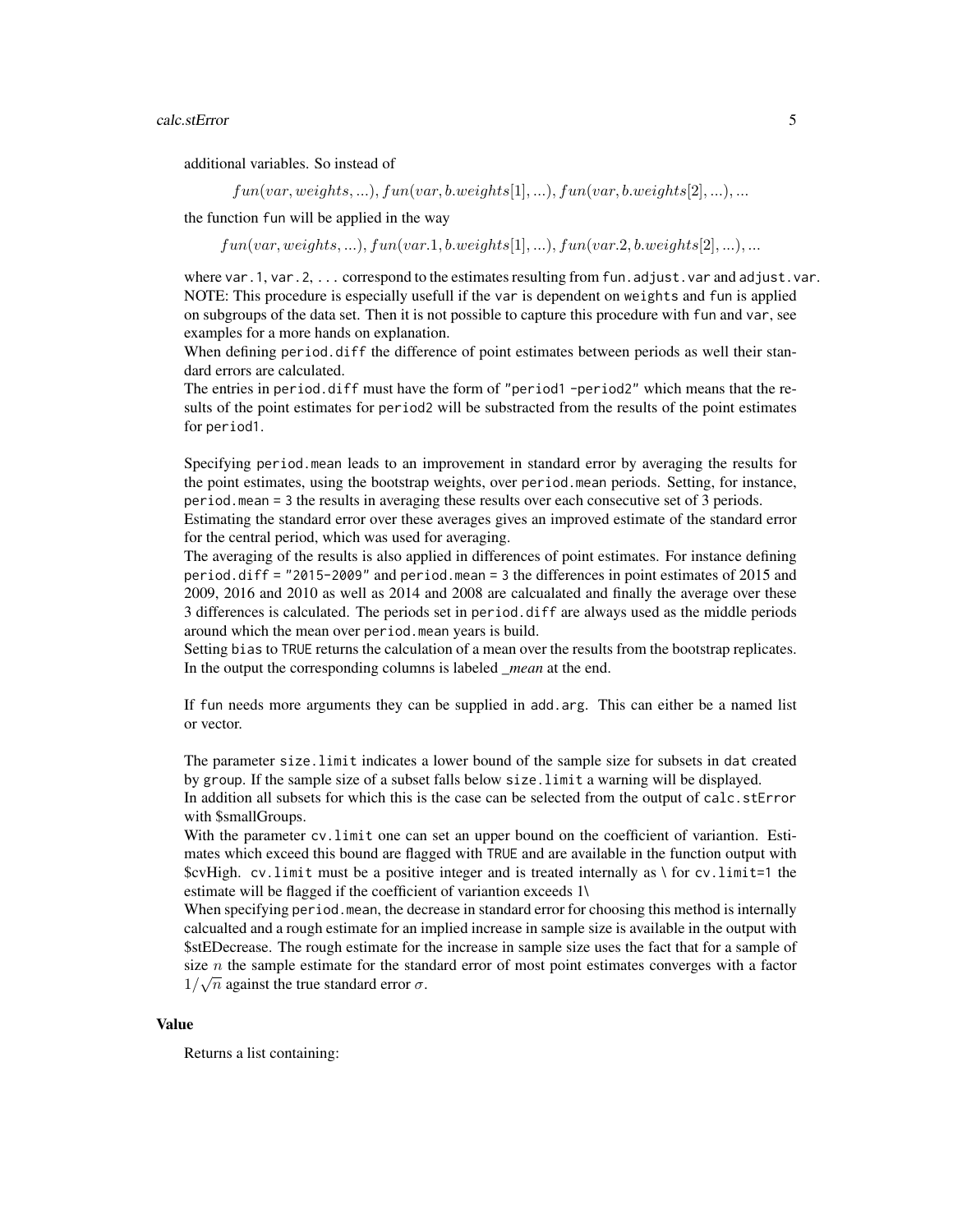- <span id="page-5-0"></span>• Estimates: data.table containing period differences and/or k period averages for estimates of fun applied to var as well as the corresponding standard errors, which are calculated using the bootstrap weights. In addition the sample size, n, and poplutaion size for each group is added to the output.
- smallGroups: data.table containing groups for which the number of observation falls below size.limit.
- cvHigh: data.table containing a boolean variable which indicates for each estimate if the estimated standard error exceeds cv.limit.
- stEDecrease: data.table indicating for each estimate the theoretical increase in sample size which is gained when averaging over k periods. Only returned if period.mean is not NULL.

#### Author(s)

Johannes Gussenbauer, Alexander Kowarik, Statistics Austria

#### See Also

[draw.bootstrap](#page-11-1) [recalib](#page-25-1)

#### Examples

# Import data and calibrate

```
set.seed(1234)
eusilc <- demo.eusilc(n = 4,prettyNames = TRUE)
dat_boot \leq draw.bootstrap(eusilc, REP = 3, hid = "hid", weights = "pWeight",
                           strata = "region", period = "year")
dat_boot_calib <- recalib(dat_boot, conP.var = "gender", conH.var = "region")
# estimate weightedRatio for povertyRisk per period
err.est <- calc.stError(dat_boot_calib, var = "povertyRisk",
                        fun = weightedRatio)
err.est$Estimates
# calculate weightedRatio for povertyRisk and fraction of one-person
# households per period
dat\_boot\_calib[, onePerson := .N == 1, by = .(year, hid)]err.est <- calc.stError(dat_boot_calib, var = c("povertyRisk", "onePerson"),
                        fun = weightedRatio)
err.est$Estimates
# estimate weightedRatio for povertyRisk per period and gender
group <- "gender"
err.est <- calc.stError(dat_boot_calib, var = "povertyRisk",
                        fun = weightedRatio, group = group)
err.est$Estimates
```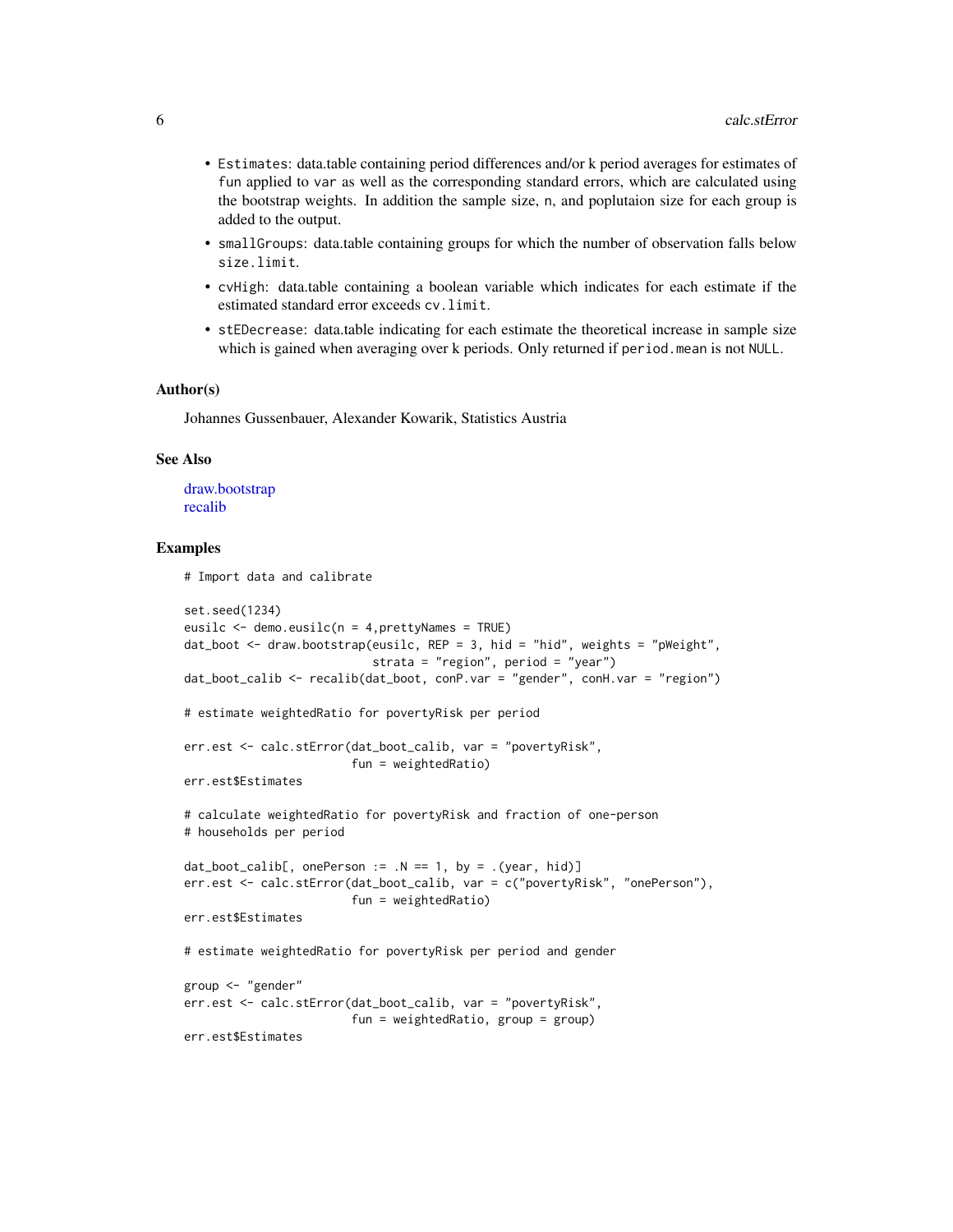#### calc.stError 7

```
# estimate weightedRatio for povertyRisk per period and gender, region and
# combination of both
group <- list("gender", "region", c("gender", "region"))
err.est <- calc.stError(dat_boot_calib, var = "povertyRisk",
                        fun = weightedRatio, group = group)
err.est$Estimates
# use average over 3 periods for standard error estimation
err.est <- calc.stError(dat_boot_calib, var = "povertyRisk",
                        fun = weightedRatio, period.mean = 3)
err.est$Estimates
# get estimate for difference of period 2011 and 2012
period.diff <- c("2012-2011")
err.est <- calc.stError(
  dat_boot_calib, var = "povertyRisk", fun = weightedRatio,
  period.diff = period.diff, period.mean = 3)
err.est$Estimates
# use add.arg-argument
fun \leq function(x, w, b) {
  sum(x*w*b)
}
add.arg = list(b="onePerson")
err.est <- calc.stError(dat_boot_calib, var = "povertyRisk", fun = fun,
                        period.mean = 0, add.arg=add.arg)
err.est$Estimates
# compare with direkt computation
compare.value <- dat_boot_calib[,fun(povertyRisk,pWeight,b=onePerson),
                                 by=c("year")]
all((compare.value$V1-err.est$Estimates$val_povertyRisk)==0)
# use a function from an other package that has sampling weights as its
# second argument
# for example gini() from laeken
library(laeken)
## set up help function that returns only the gini index
help_gini <- function(x, w) {
return(gini(x, w)$value)
}
## make sure povertyRisk get coerced to a numeric in order to work with the
## external functions
invisible(dat_boot_calib[, povertyRisk := as.numeric(povertyRisk)])
err.est <- calc.stError(
  dat_boot_calib, var = "povertyRisk", fun = help_gini, group = group,
```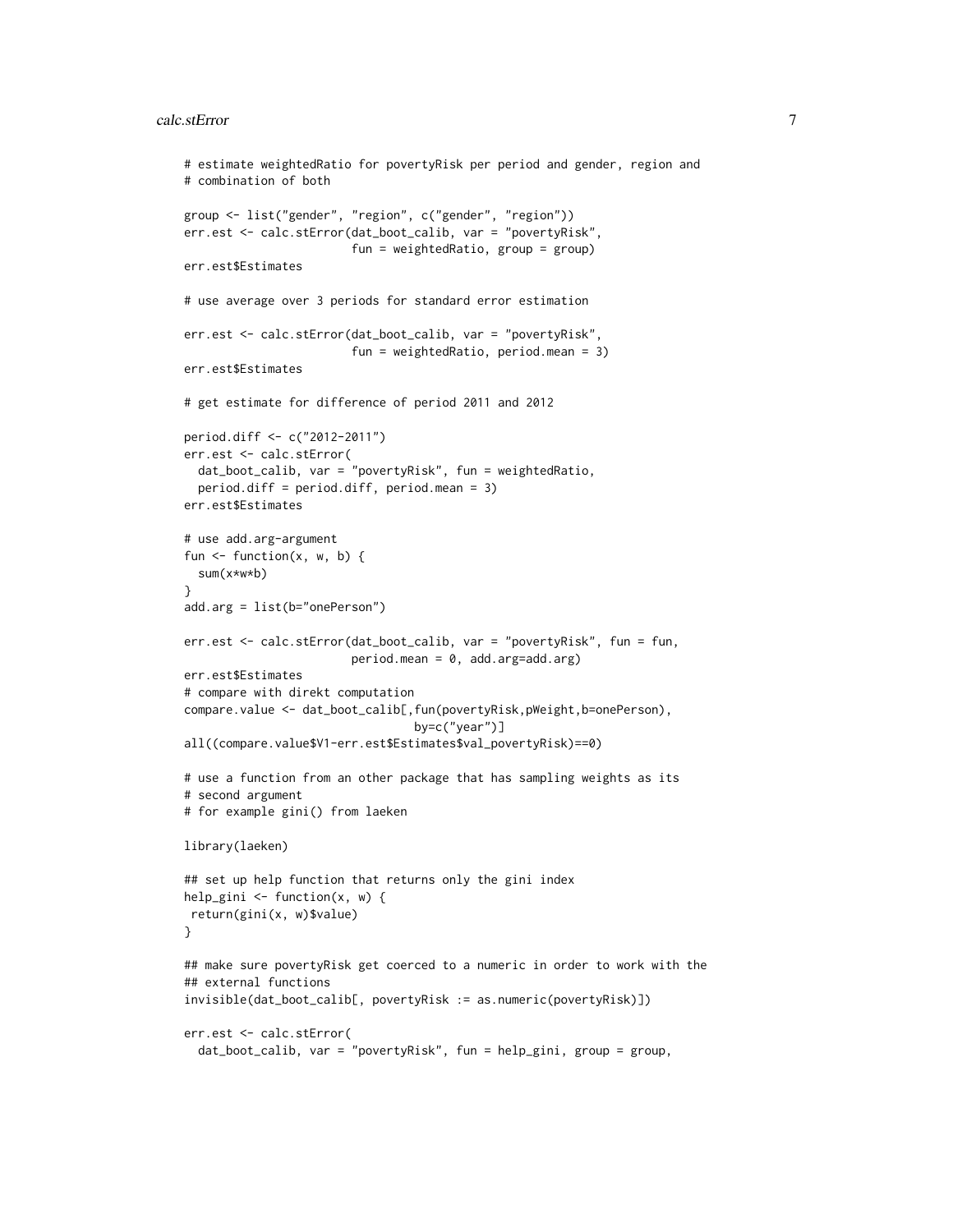```
8 calc.stError contract to the contract of the contract of the contract of the contract of the contract of the contract of the contract of the contract of the contract of the contract of the contract of the contract of the
```

```
period.diff = period.diff, period.mean = 3)
err.est$Estimates
# using fun.adjust.var and adjust.var to estimate povmd60 indicator
# for each period and bootstrap weight before applying the weightedRatio
# point estimate
# this function estimates the povmd60 indicator with x as income vector
# and w as weight vector
povmd \leq function(x, w) {
md <- laeken::weightedMedian(x, w)*0.6
pmd60 \leq x \leq mdreturn(as.integer(pmd60))
}
# set adjust.var="eqIncome" so the income vector ist used to estimate
# the povmd60 indicator for each bootstrap weight
# and the resultung indicators are passed to function weightedRatio
err.est <- calc.stError(
 dat_boot_calib, var = "povertyRisk", fun = weightedRatio, group = group,
 fun.adjust.var = povmd, adjust.var = "eqIncome", period.mean = 3)
err.est$Estimates
# why fun.adjust.var and adjust.var are needed (!!!):
# one could also use the following function
# and set fun.adjust.var=NULL,adjust.var=NULL
# and set fun = povmd, var = "eqIncome"
povmd2 \leq function(x, w) {
md <- laeken::weightedMedian(x, w)*0.6
pmd60 \leq x \leq md# weighted ratio is directly estimated inside my function
return(sum(w[pmd60])/sum(w)*100)
}
# but this results in different results in subgroups
# compared to using fun.adjust.var and adjust.var
err.est.different <- calc.stError(
 dat_boot_calib, var = "eqIncome", fun = povmd2, group = group,
  fun.adjust.var = NULL, adjust.var = NULL, period.mean = 3)
err.est.different$Estimates
## results are equal for yearly estimates
all.equal(err.est.different$Estimates[is.na(gender) & is.na(region)],
          err.est$Estimates[is.na(gender)&is.na(region)],
          check.attributes = FALSE)
## but for subgroups (gender, region) results vary
all.equal(err.est.different$Estimates[!(is.na(gender) & is.na(region))],
          err.est$Estimates[!(is.na(gender) & is.na(region))],
          check.attributes = FALSE)
```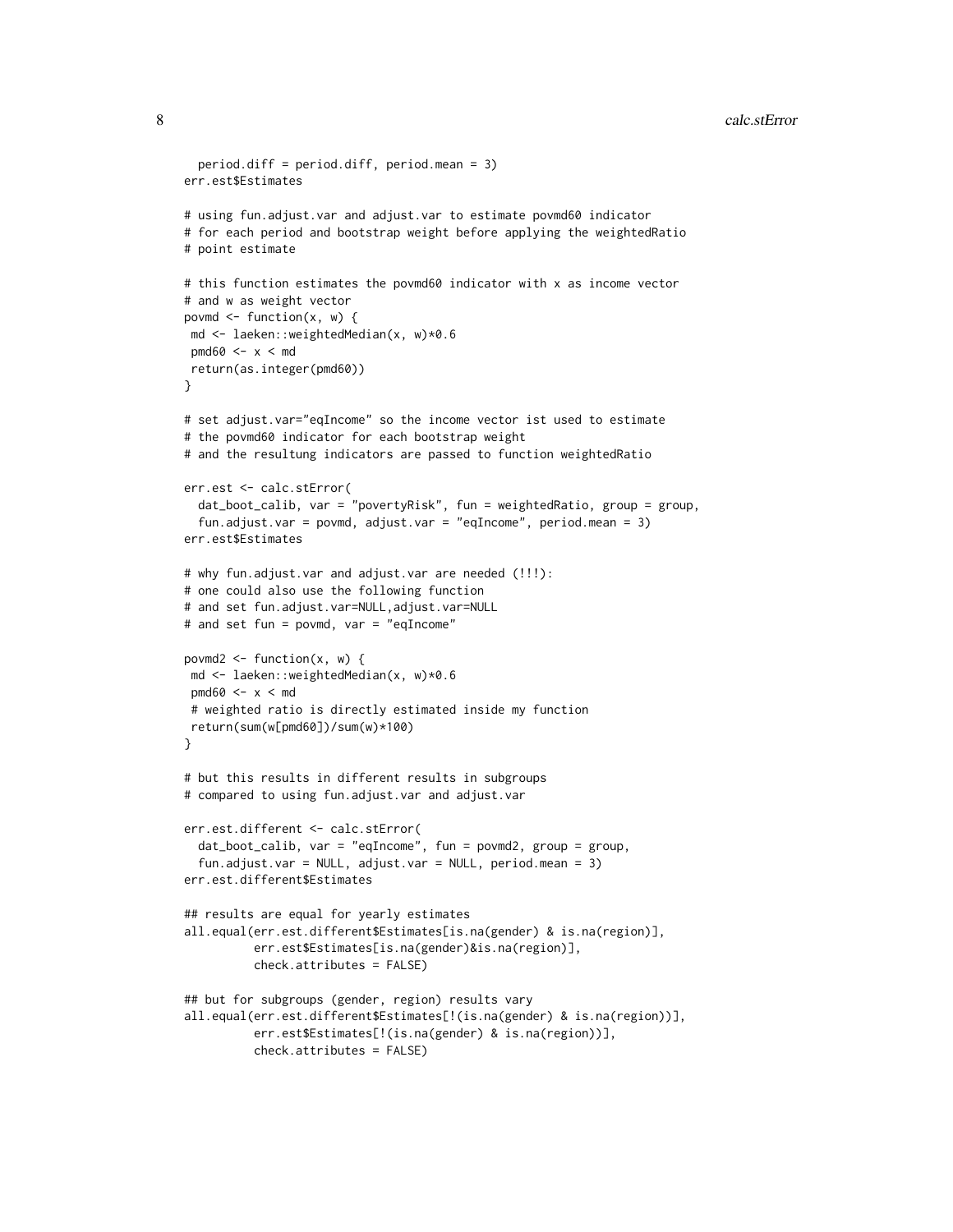<span id="page-8-1"></span><span id="page-8-0"></span>

Customize weight-updating within factor levels in case of numerical calibration. The functions described here serve as inputs for [ipf.](#page-16-1)

#### Usage

```
computeLinear(curValue, target, x, w, boundLinear = 10)
computeLinearG1(curValue, target, x, w, boundLinear = 10)
computeFrac(curValue, target, x, w)
```
#### Arguments

| curValue    | Current summed up value. Same as $sum(x*w)$                                         |
|-------------|-------------------------------------------------------------------------------------|
| target      | Target value. An element of conP in ipf                                             |
| X.          | Vector of numeric values to be calibrated against                                   |
| w           | Vector of weights                                                                   |
| boundLinear | The output f will satisfy 1/boundLinear $\leq f \leq$ boundLinear. See bound in ipf |

#### Details

computeFrac provides the "standard" IPU updating scheme given as

$$
f = target/curValue
$$

which means that each weight inside the level will be multtiplied by the same factor when doing the actual update step (w :=  $f*w$ ). computeLinear on the other hand calculates f as

$$
f_i = ax_i + b
$$

where a and b are chosen, so f satisfies the following two equations.

$$
\sum f_i * w_i * x_i = target
$$

$$
\sum f_i * w_i = \sum w_i
$$

computeLinearG1 calculates f in the same way as computeLinear, but if  $f_i xw_i < 1$  f i will be set to 1/w\_i.

#### Value

A weight multiplier f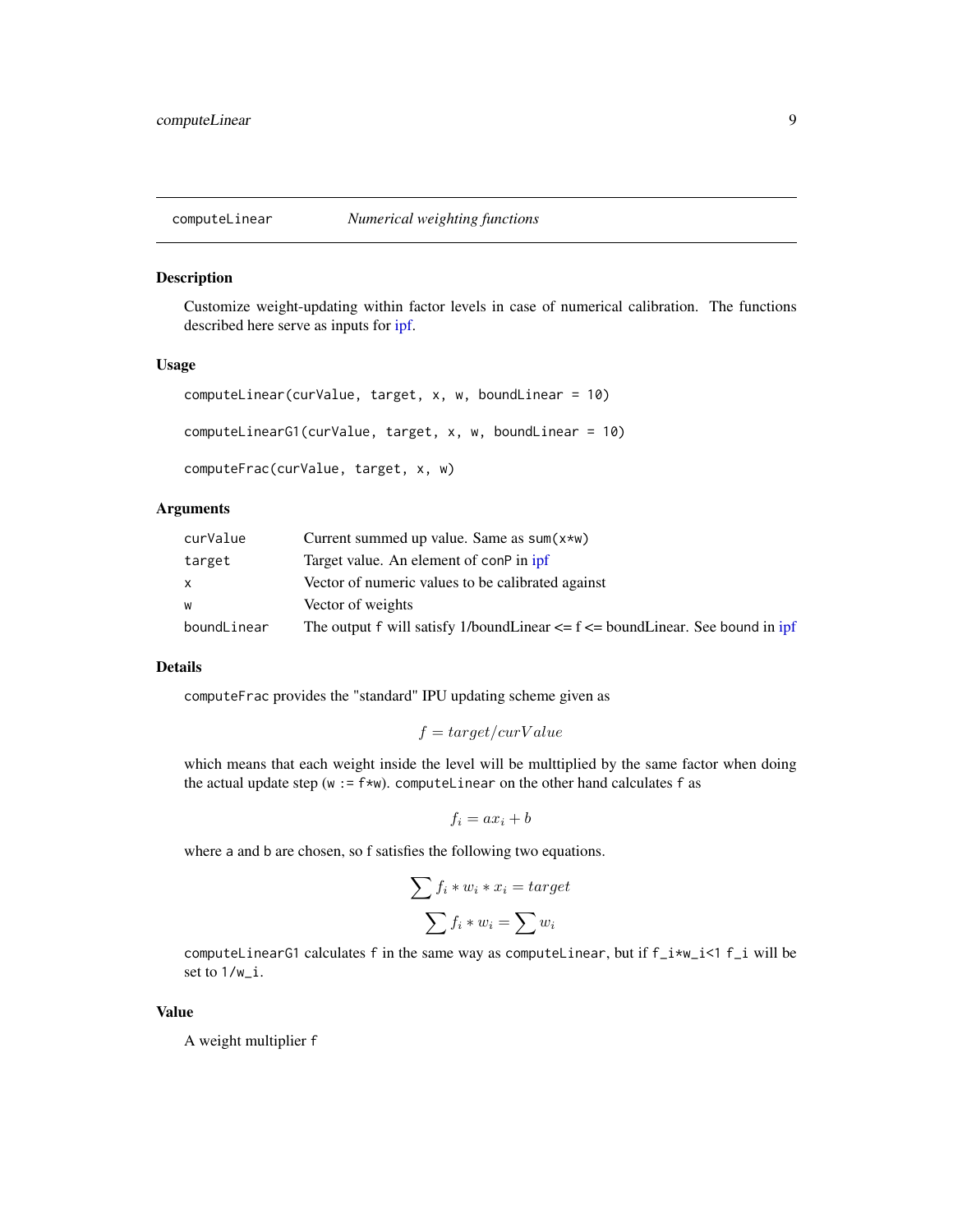<span id="page-9-0"></span>

These functions calculate the arithmetic and geometric mean of the weight for each class. geometric\_mean and arithmetic\_mean return a numeric vector of the same length as w which stores the averaged weight for each observation. geometric\_mean\_reference returns the same value by reference, i.e. the input value w gets overwritten by the updated weights. See examples.

#### Usage

geometric\_mean\_reference(w, classes)

#### Arguments

| W       | An numeric vector. All entries should be positive. |
|---------|----------------------------------------------------|
| classes | A factor variable. Must have the same length as w. |

```
## Not run:
## create random data
nobs \leq -10classLabels <- letters[1:3]
dat = data.frame(weight = exp(rnorm(nobs)),
  household = factor(sample(classLabels, nobs, replace = TRUE))
)
dat
## calculate weights with geometric_mean
geom_weight <- geometric_mean(dat$weight, dat$household)
cbind(dat, geom_weight)
## calculate weights with arithmetic_mean
arith_weight <- arithmetic_mean(dat$weight, dat$household)
cbind(dat, arith_weight)
## calculate weights "by reference"
geometric_mean_reference(dat$weight, dat$household)
dat
```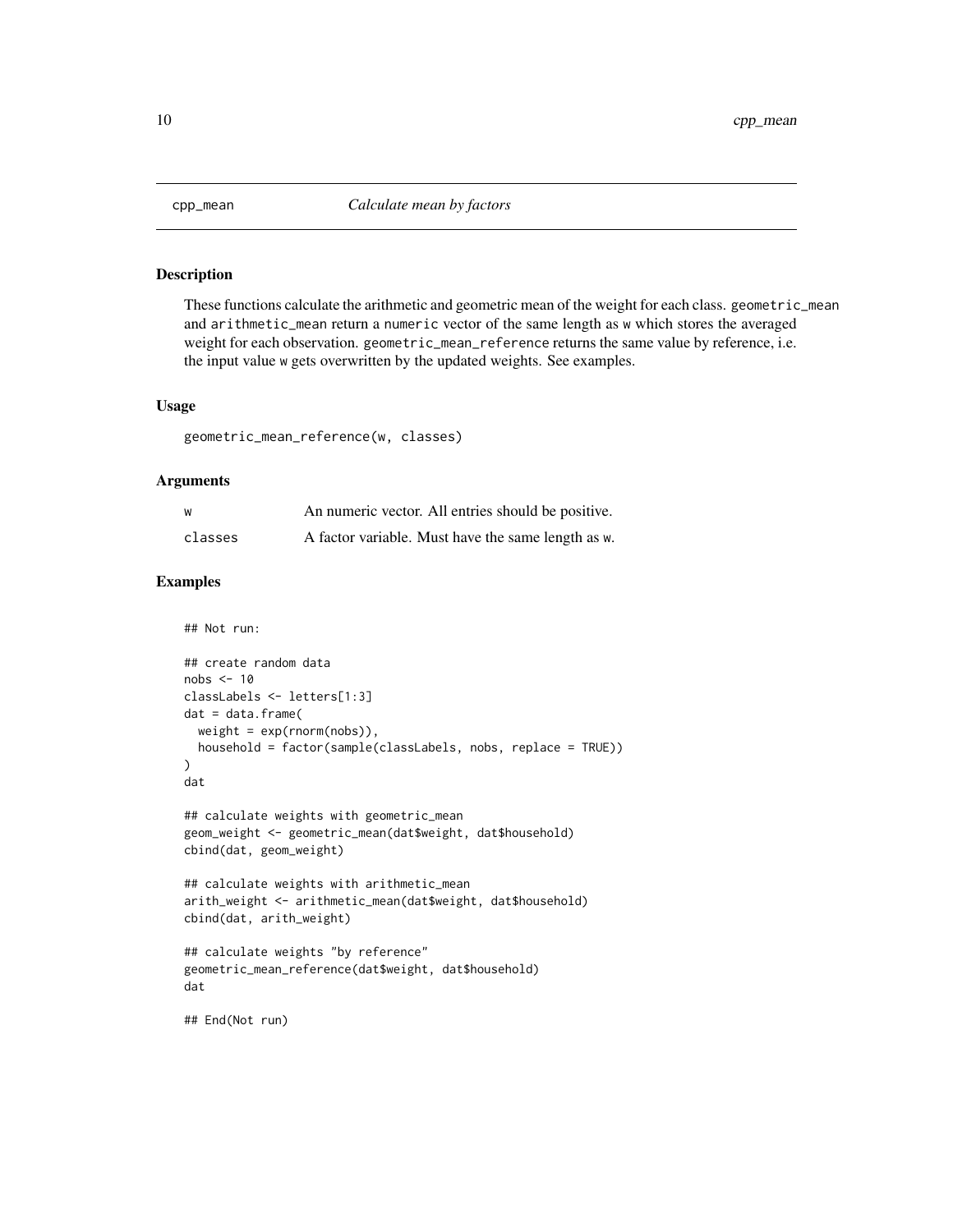<span id="page-10-0"></span>Create a dummy dataset to be used for demonstrating the functionalities of the surveysd package based on [laeken::eusilc.](#page-0-0) Please refer to the documentation page of the original data for details about the variables.

#### Usage

 $demo.eusilc(n = 8, prettyNames = FALSE)$ 

#### **Arguments**

| n           | Number of years to generate. Should be at least 1                              |
|-------------|--------------------------------------------------------------------------------|
| prettyNames | Create easy-to-read names for certain variables. Recommended for demonstra-    |
|             | tion purposes. Otherwise, use the original codes documented in laeken: eusile. |

#### Details

If prettyNames is TRUE, the following variables will be available in an easy-to-read manner.

- hid Household id. Consistent with respect to the reference period (year)
- hsize Size of the household. derived from hid and period
- region Federal state of austria where the household is located
- pid Personal id. Consistent with respect to the reference period (year)
- age Age-class of the respondent
- gender A persons gender ("male", "Female")
- ecoStat Ecnomic status ("part time", "full time", "unemployed", ...)
- citizenship Citizenship ("AT", "EU", "other")
- pWeight Personal sample weight inside the reference period
- year. Simulated reference period
- povertyRisk. Logical variable determining whether a respondent is at risk of poverty

#### Examples

demo.eusilc( $n = 1$ , prettyNames = TRUE)[, c(1:8, 26, 28:30)]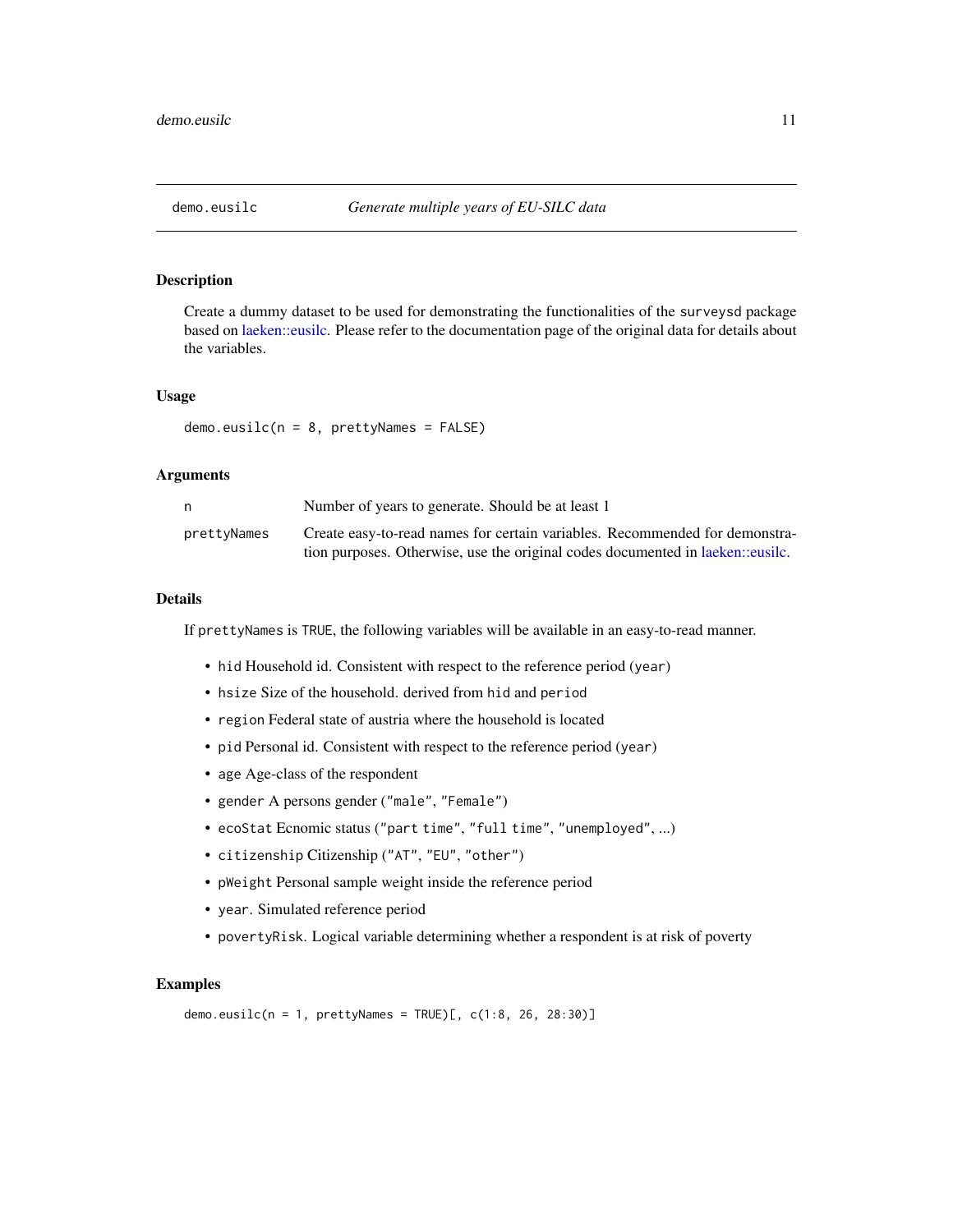<span id="page-11-1"></span><span id="page-11-0"></span>

Draw bootstrap replicates from survey data with rotating panel design. Survey information, like ID, sample weights, strata and population totals per strata, should be specified to ensure meaningfull survey bootstraping.

#### Usage

```
draw.bootstrap(
  dat,
 REP = 1000,hid = NULL,weights,
 period = NULL,
  strata = NULL,
  cluster = NULL,
  totals = NULL,single.PSU = c("merge", "mean"),
  boot.names = NULL,
  split = FALSE,
 pid = NULL,
  new.method = FALSE
)
```
#### Arguments

| dat        | either data.frame or data.table containing the survey data with rotating panel<br>design.                                                                                                                                                                                                                                                                                                                                                                          |
|------------|--------------------------------------------------------------------------------------------------------------------------------------------------------------------------------------------------------------------------------------------------------------------------------------------------------------------------------------------------------------------------------------------------------------------------------------------------------------------|
| <b>REP</b> | integer indicating the number of bootstrap replicates.                                                                                                                                                                                                                                                                                                                                                                                                             |
| hid        | character specifying the name of the column in dat containing the household id.<br>If NULL (the default), the household structure is not regarded.                                                                                                                                                                                                                                                                                                                 |
| weights    | character specifying the name of the column in dat containing the sample weights.                                                                                                                                                                                                                                                                                                                                                                                  |
| period     | character specifying the name of the column in dat containing the sample peri-<br>ods. If NULL (the default), it is assumed that all observations belong to the same<br>period.                                                                                                                                                                                                                                                                                    |
| strata     | character vector specifying the name(s) of the column in dat by which the pop-<br>ulation was stratified. If strata is a vector stratification will be assumed as<br>the combination of column names contained in strata. Setting in addition<br>cluster not NULL stratification will be assumed on multiple stages, where<br>each additional entry in strata specifies the stratification variable for the next<br>lower stage. see Details for more information. |
| cluster    | character vector specifying cluster in the data. If not already specified in cluster<br>household ID is taken es the lowest level cluster.                                                                                                                                                                                                                                                                                                                         |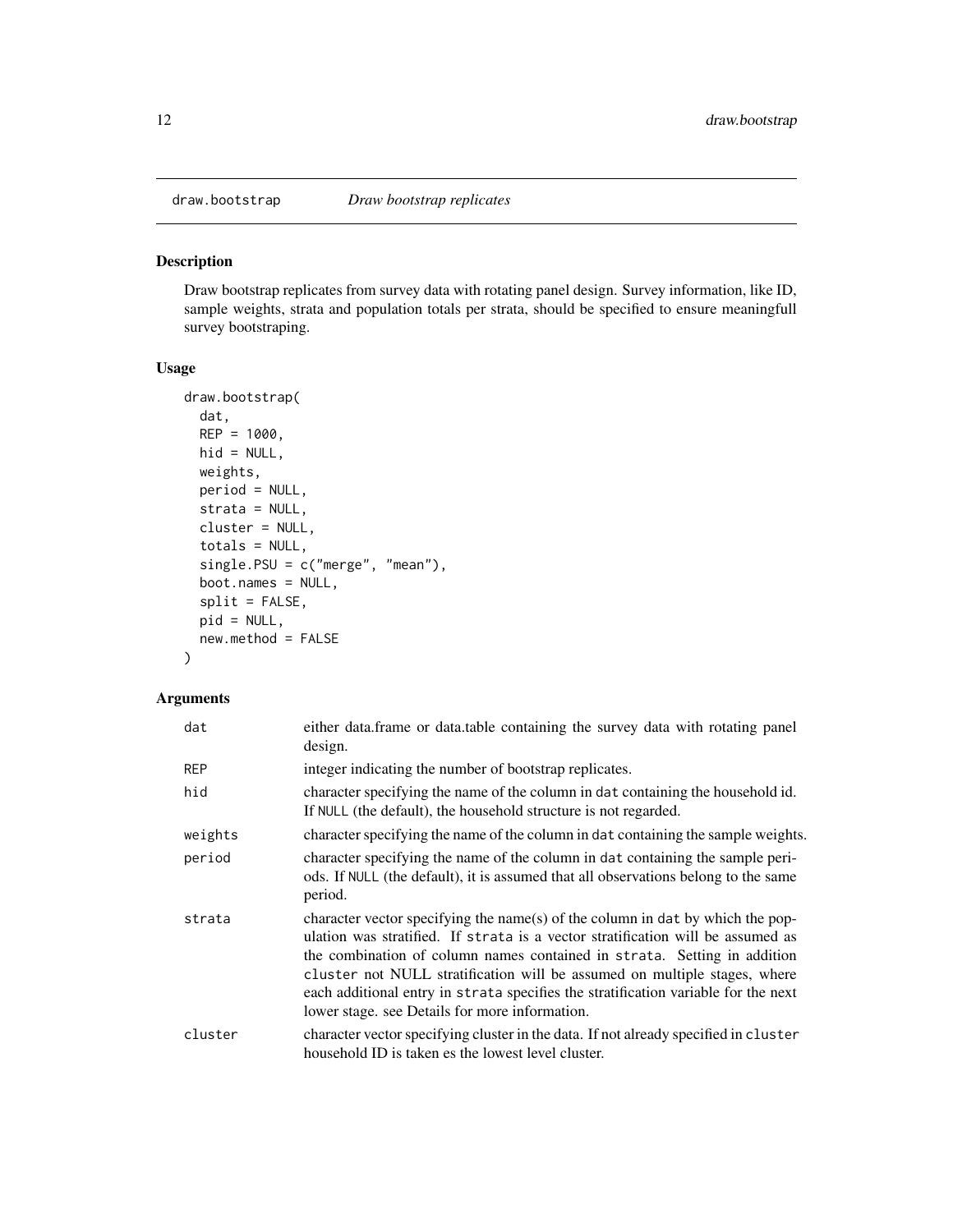| totals     | character specifying the name of the column in dat containing the the totals<br>per strata and/or cluster. Is ONLY optional if cluster is NULL or equal hid<br>and strata contains one columnname! Then the households per strata will be<br>calcualted using the weights argument. If clusters and strata for multiple stages<br>are specified totals needs to be a vector of length (strata) specifying the<br>column on dat that contain the total number of PSUs at each stage. totals is<br>interpreted from left the right, meaning that the first argument corresponds to<br>the number of PSUs at the first and the last argument to the number of PSUs at<br>the last stage. |
|------------|---------------------------------------------------------------------------------------------------------------------------------------------------------------------------------------------------------------------------------------------------------------------------------------------------------------------------------------------------------------------------------------------------------------------------------------------------------------------------------------------------------------------------------------------------------------------------------------------------------------------------------------------------------------------------------------|
| single.PSU | either "merge" or "mean" defining how single PSUs need to be dealt with. For<br>single.PSU="merge" single PSUs at each stage are merged with the strata or<br>cluster with the next least number of PSUs. If multiple of those exist one will be<br>select via random draw. For single. PSU="mean" single PSUs will get the mean<br>over all bootstrap replicates at the stage which did not contain single PSUs.                                                                                                                                                                                                                                                                     |
| boot.names | character indicating the leading string of the column names for each bootstrap<br>replica. If NULL defaults to "w".                                                                                                                                                                                                                                                                                                                                                                                                                                                                                                                                                                   |
| split      | logical, if TRUE split households are considered using pid, for more informa-<br>tion see Details.                                                                                                                                                                                                                                                                                                                                                                                                                                                                                                                                                                                    |
| pid        | column in dat specifying the personal identifier. This identifier needs to be<br>unique for each person throught the whole data set.                                                                                                                                                                                                                                                                                                                                                                                                                                                                                                                                                  |
| new.method | logical, if TRUE bootstrap replicates will never be negative even if in some strata<br>the whole population is in the sample. WARNING: This is still experimental and<br>resulting standard errors might be underestimated! Use this if for some strata the<br>whole population is in the sample!                                                                                                                                                                                                                                                                                                                                                                                     |

#### Details

draw.bootstrap takes dat and draws REP bootstrap replicates from it. dat must be household data where household members correspond to multiple rows with the same household identifier. For most practical applications, the following columns should be available in the dataset and passed via the corresponding parameters:

- Column indicating the sample period (parameter period).
- Column indicating the household ID (parameter hid)
- Column containing the household sample weights (parameter weights);
- Columns by which population was stratified during the sampling process (parameter: strata).

For single stage sampling design a column the argument totals is optional, meaning that a column of the number of PSUs at the first stage does not need to be supplied. For this case the number of PSUs is calculated and added to dat using strata and weights. By setting cluster to NULL single stage sampling design is always assumed and if strata contains of multiple column names the combination of all those column names will be used for stratification.

In the case of multi stage sampling design the argument totals needs to be specified and needs to have the same number of arguments as strata.

If cluster is NULL or does not contain hid at the last stage, hid will automatically be used as the final cluster. If, besides hid, clustering in additional stages is specified the number of column names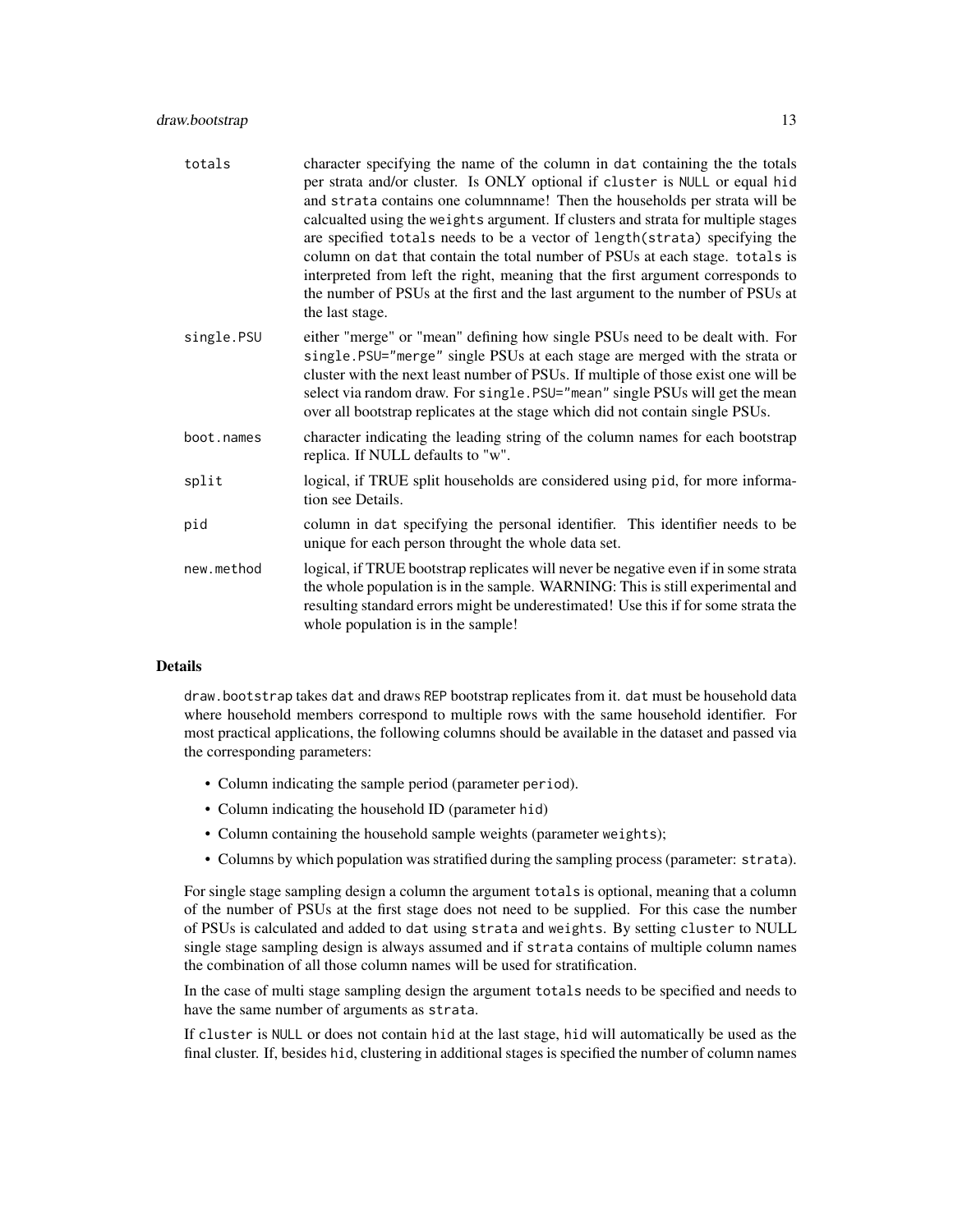in strata and cluster (including hid) must be the same. If for any stage there was no clustering or stratification one can set "1" or "I" for this stage.

For example strata=c("REGION","I"),cluster=c("MUNICIPALITY","HID") would speficy a 2 stage sampling design where at the first stage the municipalities where drawn stratified by regions and at the 2nd stage housholds are drawn in each municipality without stratification.

Bootstrap replicates are drawn for each survey period (period) using the function [rescaled.bootstrap.](#page-27-1) Afterwards the bootstrap replicates for each household are carried forward from the first period the household enters the survey to all the censecutive periods it stays in the survey.

This ensures that the bootstrap replicates follow the same logic as the sampled households, making the bootstrap replicates more comparable to the actual sample units.

If split ist set to TRUE and pid is specified, the bootstrap replicates are carried forward using the personal identifiers instead of the houshold identifier. This takes into account the issue of a houshold splitting up. Any person in this new split household will get the same bootstrap replicate as the person that has come from an other household in the survey. People who enter already existing households will also get the same bootstrap replicate as the other households members had in the previous periods.

#### Value

the survey data with the number of REP bootstrap replicates added as columns.

Returns a data.table containing the original data as well as the number of REP columns containing the bootstrap replicates for each repetition.

The columns of the bootstrap replicates are by default labeled "w*Number*" where *Number* goes from 1 to REP. If the column names of the bootstrap replicates should start with a different character or string the parameter boot.names can be used.

#### Author(s)

Johannes Gussenbauer, Alexander Kowarik, Statistics Austria

#### See Also

[data.table](#page-0-0) for more information on data.table objects.

#### Examples

```
## Not run:
eusilc <- demo.eusilc(prettyNames = TRUE)
## draw sample without stratification or clustering
dat_boot <- draw.bootstrap(eusilc, REP = 10, weights = "pWeight",
                           period = "year")
## use stratification w.r.t. region and clustering w.r.t. households
dat_boot <- draw.bootstrap(
 eusilc, REP = 10, hid = "hid", weights = "pWeight",
 strata = "region", period = "year")
```
## use multi-level clustering

<span id="page-13-0"></span>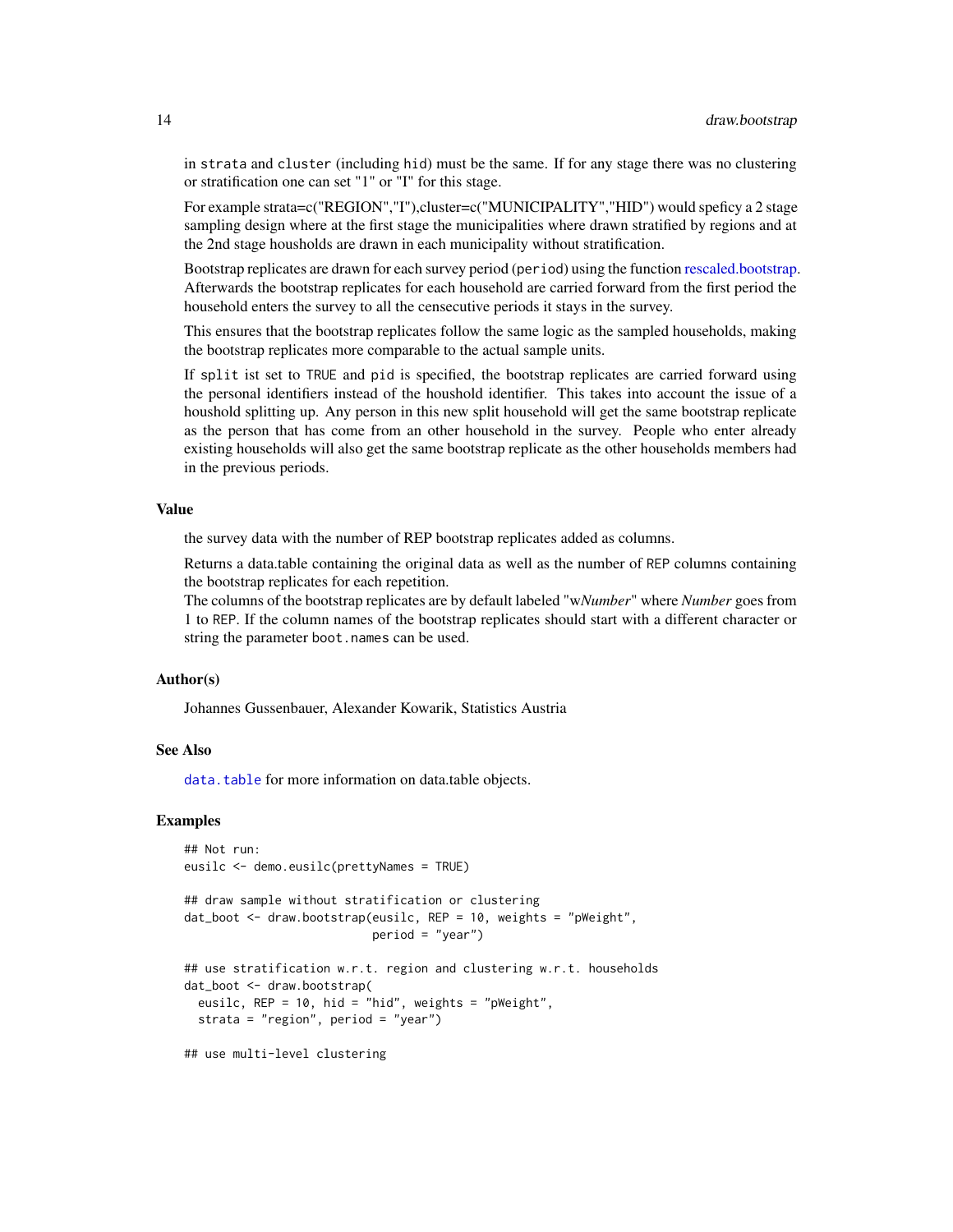```
dat_boot <- draw.bootstrap(
  eusilc, REP = 10, hid = "hid", weights = "pWeight",
  strata = c("region", "age"), period = "year")
# create spit households
eusilc[, pidsplit := pid]
year <- eusilc[, unique(year)]
year <- year[-1]
leaf\_out < - c()for(y in year) {
  split.person <- eusilc[
    year == (y-1) & !duplicated(hid) & !(hid %in% leaf_out),
    sample(pid, 20)
  ]
  overwrite.person <- eusilc[
    (year == (y)) & !duplicated(hid) & !(hid %in% leaf_out),
    .(pid = sample(pid, 20))
  ]
  overwrite.person[, c("pidsplit", "year_curr") := .(split.person, y)]
  eusilc[overwrite.person, pidsplit := i.pidsplit,
         on = .(pid, year >= year_curr)]
  leaf_out <- c(leaf_out,
                eusilc[pid %in% c(overwrite.person$pid,
                                  overwrite.person$pidsplit),
                unique(hid)])
}
dat_boot <- draw.bootstrap(
  eusilc, REP = 10, hid = "hid", weights = "pWeight",
  strata = c("region", "age"), period = "year", split = TRUE,
  pid = "pidsplit")
# split households were considered e.g. household and
# split household were both selected or not selected
dat_boot[, data.table::uniqueN(w1), by = pidsplit][V1 > 1]
## End(Not run)
```
generate.HHID *Generate new houshold ID for survey data with rotating panel design taking into account split households*

#### Description

Generating a new houshold ID for survey data using a houshold ID and a personal ID. For surveys with rotating panel design containing housholds, houshold members can move from an existing household to a new one, that was not originally in the sample. This leads to the creation of so called split households. Using a peronal ID (that stays fixed over the whole survey), an indicator for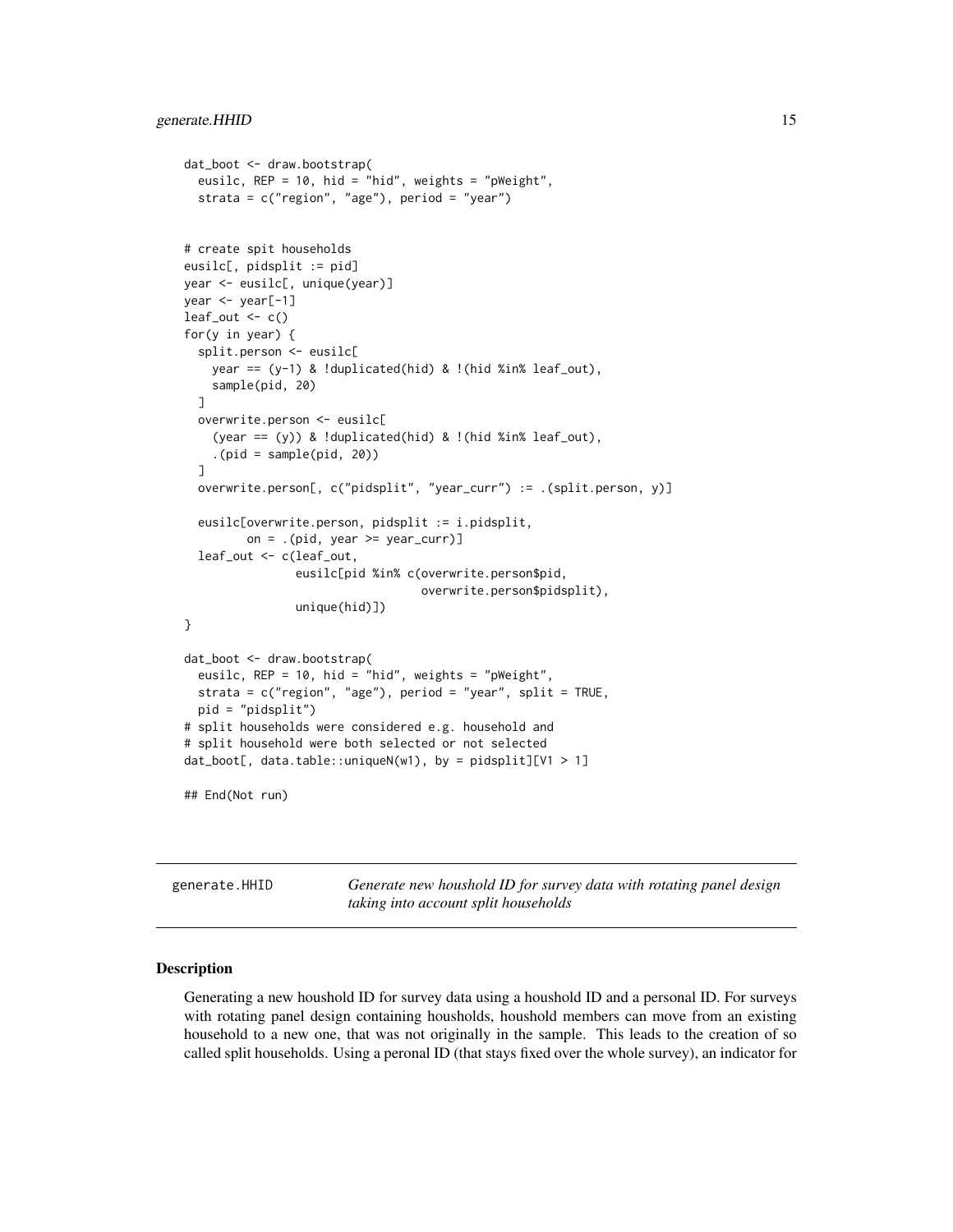different time steps and a houshold ID, a new houshold ID is assigned to the original and the split household.

#### Usage

```
generate.HHID(dat, period = "RB010", pid = "RB030", hid = "DB030")
```
#### Arguments

| dat    | data table of data frame containing the survey data                                                                         |
|--------|-----------------------------------------------------------------------------------------------------------------------------|
| period | column name of dat containing an indicator for the rotations, e.g years, quarters,<br>months, ect                           |
| pid    | column name of dat containing the personal identifier. This needs to be fixed<br>for an indiviual throught the whole survey |
| hid    | column name of dat containing the household id. This needs to for a household<br>throught the whole survey                  |

#### Value

the survey data dat as data.table object containing a new and an old household ID. The new household ID which considers the split households is now named hid and the original household ID has a trailing "\_orig".

```
## Not run:
library(surveysd)
library(laeken)
library(data.table)
eusilc <- surveysd:::demo.eusilc(n=4)
# create spit households
eusilc[,rb030split:=rb030]
year <- eusilc[,unique(year)]
year <- year[-1]
leaf\_out < -c()for(y in year) {
  split.person <- eusilc[year==(y-1)&!duplicated(db030)&!db030%in%leaf_out,
                         sample(rb030,20)]
  overwrite.person <- eusilc[year==(y)&!duplicated(db030)&!db030%in%leaf_out,
                             .(rb030=sample(rb030,20))]
  overwrite.person[,c("rb030split","year_curr"):=.(split.person,y)]
  eusilc[overwrite.person,
         rb030split:=i.rb030split,on=.(rb030,year>=year_curr)]
  leaf\_out < -c(
    leaf_out,
    eusilc[rb030%in%c(overwrite.person$rb030,overwrite.person$rb030split),
    unique(db030)])
}
```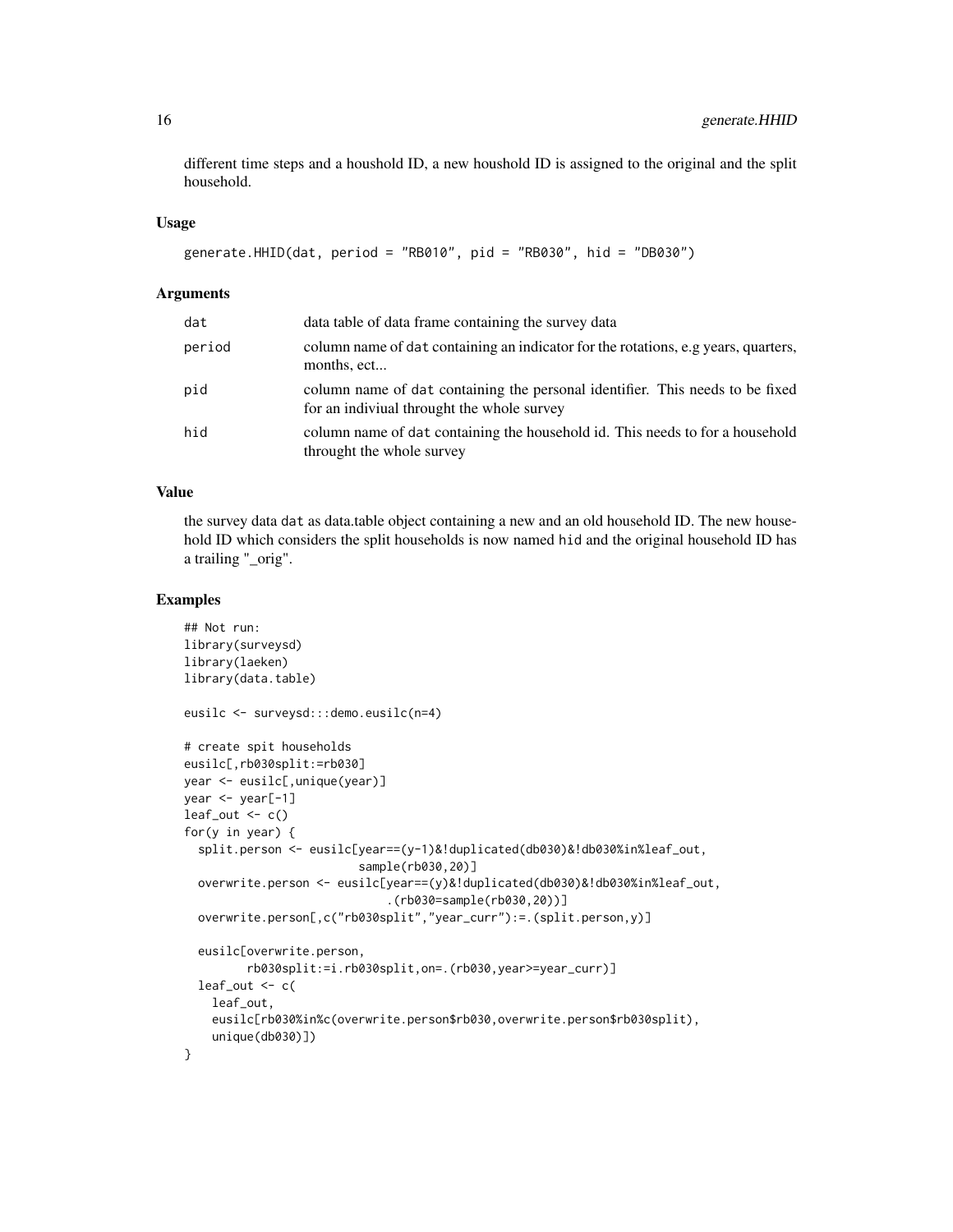```
# pid which are in split households
eusilc[,.(uniqueN(db030)),by=list(rb030split)][V1>1]
eusilc.new <- generate.HHID(eusilc, period = "year", pid = "rb030split",
                            hid = "db030")
# no longer any split households in the data
eusilc.new[,.(uniqueN(db030)),by=list(rb030split)][V1>1]
```
## End(Not run)

#### <span id="page-16-1"></span>ipf *Iterative Proportional Fitting*

#### Description

Adjust sampling weights to given totals based on household-level and/or individual level constraints.

#### Usage

```
ipf(
 dat,
 hid = NULL,conP = NULL,conH = NULL,epsP = 1e-06,
 epsH = 0.01,
 verbose = FALSE,
 w = NULL,bound = 4,
 maxIter = 200,meanHH = TRUE,allPthenH = TRUE,
 return NA = TRUE,looseH = FALSE,
 numericalWeighting = computeLinear,
 check_hh_vars = TRUE,
 conversion_messages = FALSE,
 nameCalibWeight = "calibWeight",
 minMaxTrim = NULL
)
```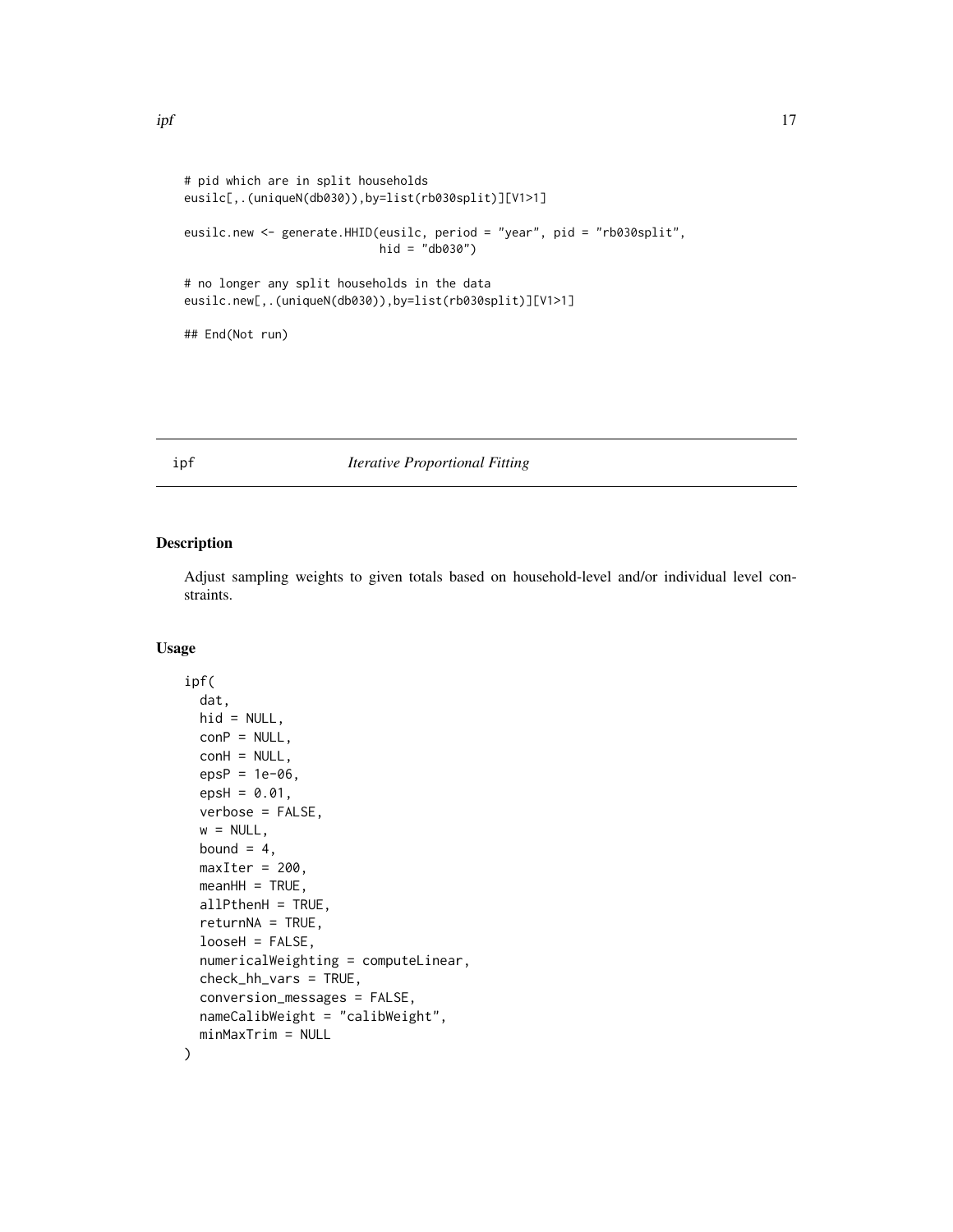# Arguments

| dat       | a data. table containing household ids (optionally), base weights (optionally),<br>household and/or personal level variables (numerical or categorical) that should<br>be fitted.                                                                                                                                                                                                                                                     |
|-----------|---------------------------------------------------------------------------------------------------------------------------------------------------------------------------------------------------------------------------------------------------------------------------------------------------------------------------------------------------------------------------------------------------------------------------------------|
| hid       | name of the column containing the household-ids within dat or NULL if such a<br>variable does not exist.                                                                                                                                                                                                                                                                                                                              |
| conP      | list or (partly) named list defining the constraints on person level. The list ele-<br>ments are contingency tables in array representation with dimnames correspond-<br>ing to the names of the relevant calibration variables in dat. If a numerical vari-<br>able is to be calibrated, the respective list element has to be named with the name<br>of that numerical variable. Otherwise the list element shoud NOT be named.     |
| conH      | list or (partly) named list defining the constraints on household level. The list<br>elements are contingency tables in array representation with dimnames corre-<br>sponding to the names of the relevant calibration variables in dat. If a numeri-<br>cal variable is to be calibrated, the respective list element has to be named with<br>the name of that numerical variable. Otherwise the list element shoud NOT be<br>named. |
| epsP      | numeric value or list (of numeric values and/or arrays) specifying the conver-<br>gence limit(s) for conP. The list can contain numeric values and/or arrays which<br>must appear in the same order as the corresponding constraints in conP. Also,<br>an array must have the same dimensions and dimnames as the corresponding<br>constraint in conP.                                                                                |
| epsH      | numeric value or list (of numeric values and/or arrays) specifying the conver-<br>gence limit(s) for conH. The list can contain numeric values and/or arrays which<br>must appear in the same order as the corresponding constraints in conH. Also,<br>an array must have the same dimensions and dimnames as the corresponding<br>constraint in con <sub>H</sub> .                                                                   |
| verbose   | if TRUE, some progress information will be printed.                                                                                                                                                                                                                                                                                                                                                                                   |
| W         | name if the column containing the base weights within dat or NULL if such a<br>variable does not exist. In the latter case, every observation in dat is assigned a<br>starting weight of 1.                                                                                                                                                                                                                                           |
| bound     | numeric value specifying the multiplier for determining the weight trimming<br>boundary if the change of the base weights should be restricted, i.e. if the<br>weights should stay between 1/bound*w and bound*w.                                                                                                                                                                                                                     |
| maxIter   | numeric value specifying the maximum number of iterations that should be per-<br>formed.                                                                                                                                                                                                                                                                                                                                              |
| meanHH    | if TRUE, every person in a household is assigned the mean of the person weights<br>corresponding to the household. If "geometric", the geometric mean is used<br>rather than the arithmetic mean.                                                                                                                                                                                                                                     |
| allPthenH | if TRUE, all the person level calibration steps are performed before the houshold<br>level calibration steps (and meanHH, if specified). If FALSE, the houshold level<br>calibration steps (and meanHH, if specified) are performed after everey person<br>level calibration step. This can lead to better convergence properties in certain<br>cases but also means that the total number of calibration steps is increased.         |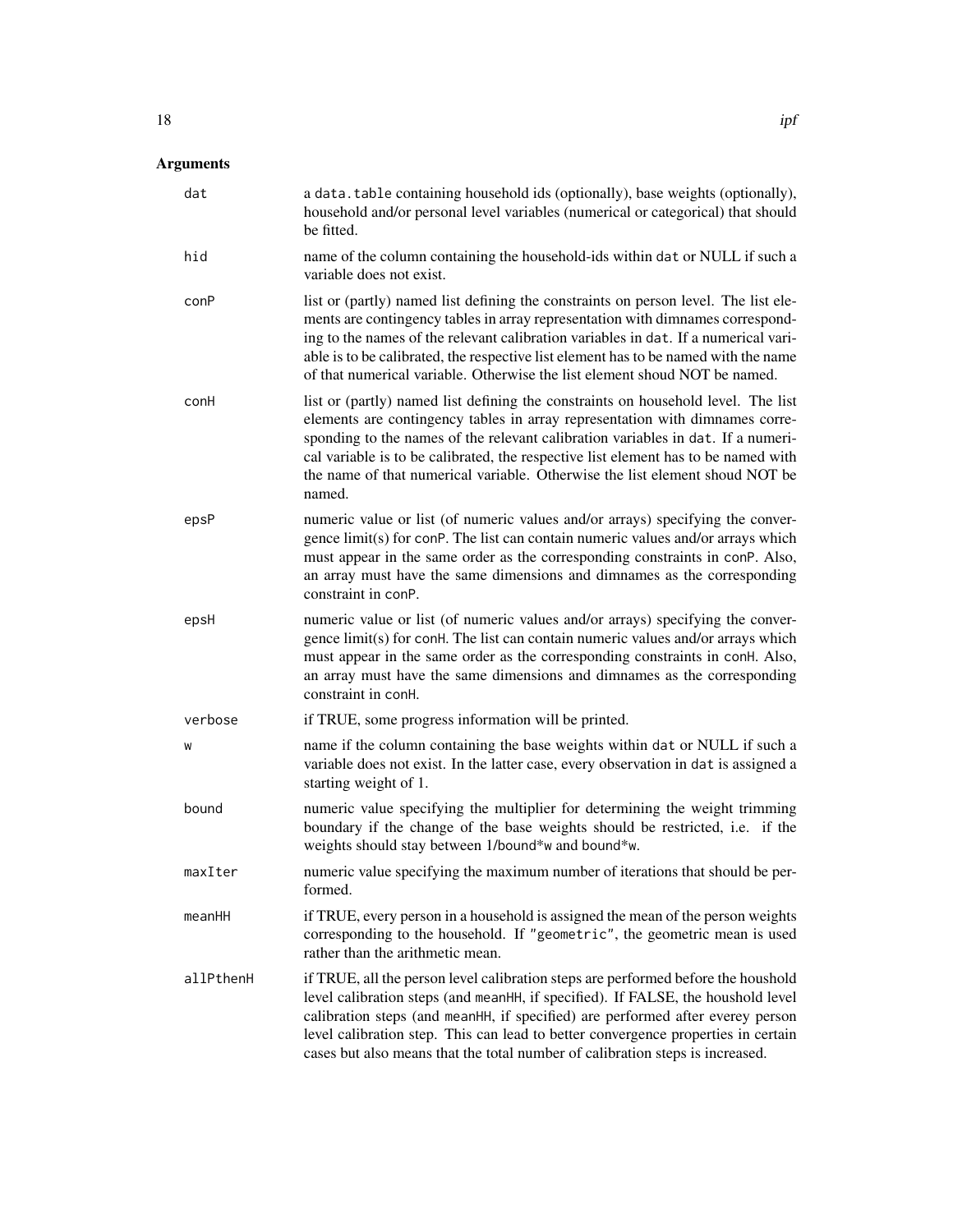<span id="page-18-0"></span>

| returnNA            | if TRUE, the calibrated weight will be set to NA in case of no convergence.                                                                                                                                                                                                                                                                                                                   |  |
|---------------------|-----------------------------------------------------------------------------------------------------------------------------------------------------------------------------------------------------------------------------------------------------------------------------------------------------------------------------------------------------------------------------------------------|--|
| looseH              | if FALSE, the actual constraints con <sup>H</sup> are used for calibrating all the hh weights.<br>If TRUE, only the weights for which the lower and upper thresholds defined by<br>conH and epsH are exceeded are calibrated. They are however not calibrated<br>against the actual constraints conH but against these lower and upper thresholds,<br>i.e. conH-conH*epsH and conH+conH*epsH. |  |
| numericalWeighting  |                                                                                                                                                                                                                                                                                                                                                                                               |  |
|                     | See numerical Weighting                                                                                                                                                                                                                                                                                                                                                                       |  |
| check_hh_vars       | If TRUE check for non-unique values inside of a household for variables in house-<br>hold constraints                                                                                                                                                                                                                                                                                         |  |
| conversion_messages |                                                                                                                                                                                                                                                                                                                                                                                               |  |
|                     | show a message, if inputs need to be reformatted. This can be useful for speed<br>optimizations if ipf is called several times with similar inputs (for example boot-<br>strapping)                                                                                                                                                                                                           |  |
| nameCalibWeight     |                                                                                                                                                                                                                                                                                                                                                                                               |  |
|                     | character defining the name of the variable for the newly generated calibrated<br>weight.                                                                                                                                                                                                                                                                                                     |  |
| minMaxTrim          | numeric vector of length2, first element a minimum value for weights to be<br>trimmed to, second element a maximum value for weights to be trimmed to.                                                                                                                                                                                                                                        |  |

#### Details

This function implements the weighting procedure described [here.](https://doi.org/10.17713/ajs.v45i3.120) Usage examples can be found in the corresponding vignette (vignette("ipf")).

conP and conH are contingency tables, which can be created with xtabs. The dimnames of those tables should match the names and levels of the corresponding columns in dat.

maxIter, epsP and epsH are the stopping criteria. epsP and epsH describe relative tolerances in the sense that

$$
1 - epsP < \frac{w_{i+1}}{w_i} < 1 + epsP
$$

will be used as convergence criterium. Here i is the iteration step and wi is the weight of a specific person at step i.

The algorithm performs best if all varables occuring in the constraints (conP and conH) as well as the household variable are coded as factor-columns in dat. Otherwise, conversions will be necessary which can be monitored with the conversion\_messages argument. Setting check\_hh\_vars to FALSE can also incease the performance of the scheme.

#### Value

The function will return the input data dat with the calibrated weights calibWeight as an additional column as well as attributes. If no convergence has been reached in maxIter steps, and returnNA is TRUE (the default), the column calibWeights will only consist of NAs. The attributes of the table are attributes derived from the data.table class as well as the following.

| converged              | Did the algorithm converge in maxIter steps?                                          |
|------------------------|---------------------------------------------------------------------------------------|
| iterations             | The number of iterations performed.                                                   |
| conP, conH, epsP, epsH | See Arguments.                                                                        |
| conP_adj, conH_adj     | Adjusted versions of conP and conH                                                    |
| formP.formH            | Formulas that were used to calculate conP_adj and conH_adj based on the output table. |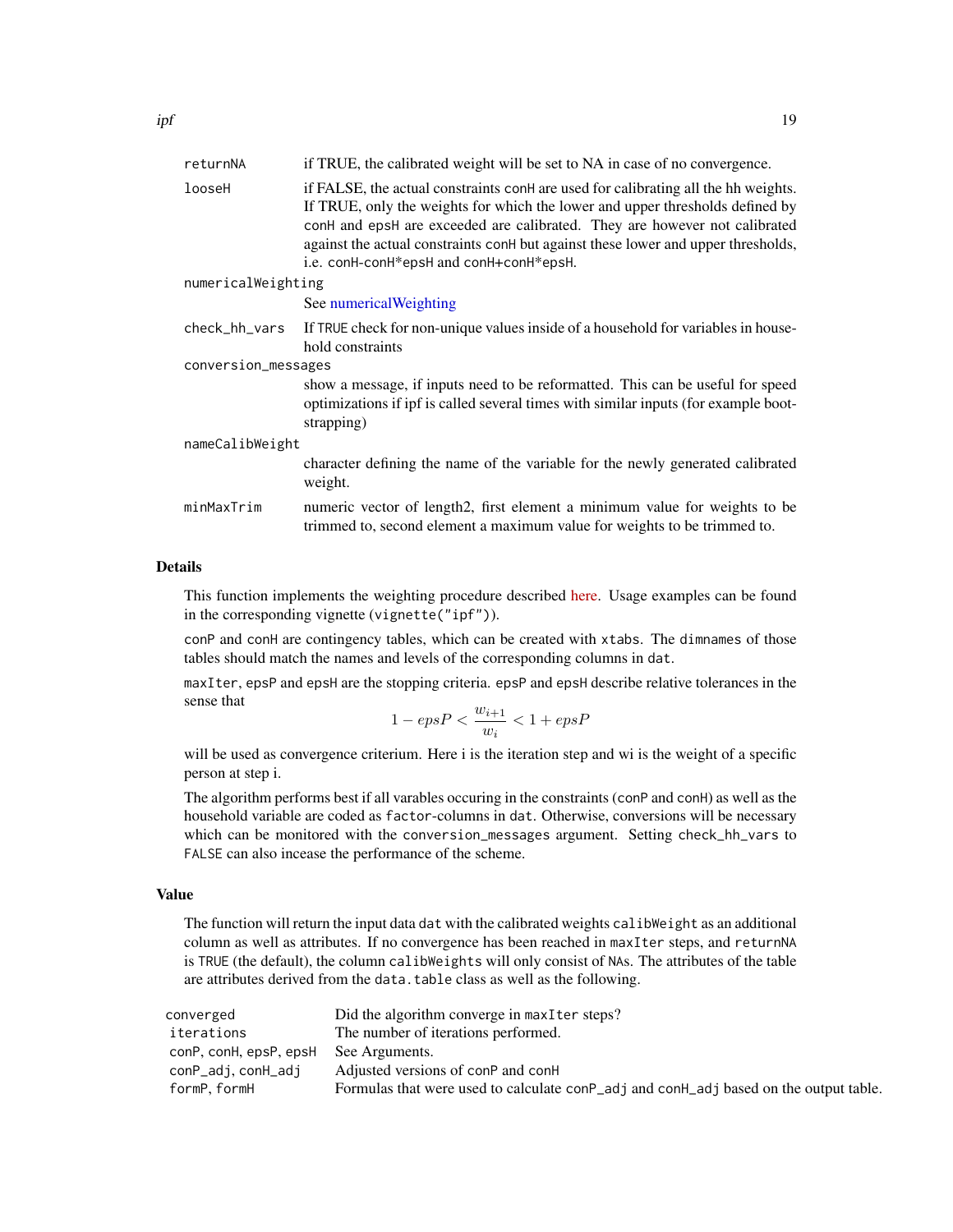#### Author(s)

Alexander Kowarik, Gregor de Cillia

```
## Not run:
# load data
eusilc <- demo.eusilc(n = 1, prettyNames = TRUE)
# personal constraints
conP1 \le xtabs(pWeight \sim age, data = eusilc)
conP2 \leq x \times (p \times (p \times p)) \leq g \times (p \times (p \times p)) \leq p \times (p \times (p \times p))conP3 <- xtabs(pWeight*eqIncome ~ gender, data = eusilc)
# household constraints
conH1 <- xtabs(pWeight \sim hsize + region, data = eusilc)
# simple usage ------------------------------------------
calibweights1 \le ipf(
  eusilc,
  conP = list(conP1, conP2, egIncome = conP3),
  bound = NULL,verbose = TRUE
\lambda# compare personal weight with the calibweigth
calibweights1[, .(hid, pWeight, calibWeight)]
# advanced usage ----------------------------------------
# use an array of tolerances
epsH1 < - \text{conH1}epsH1[1:4, ] <- 0.005
epsH1[5, ] \le 0.2# create an initial weight for the calibration
eusilc[, regSamp := .N, by = region]
eusilc[, regPop := sum(pWeight), by = region]
eusilc[, baseWeight := regPop/regSamp]
calibweights2 <- ipf(
  eusilc,
  conP = list(conP1, conP2),
  \text{conf} = \text{list}(\text{conf1}),epsP = 1e-6,
  epsH = list(epsH1),
  bound = 4,
  w = "baseWeight",
  verbose = TRUE
)
```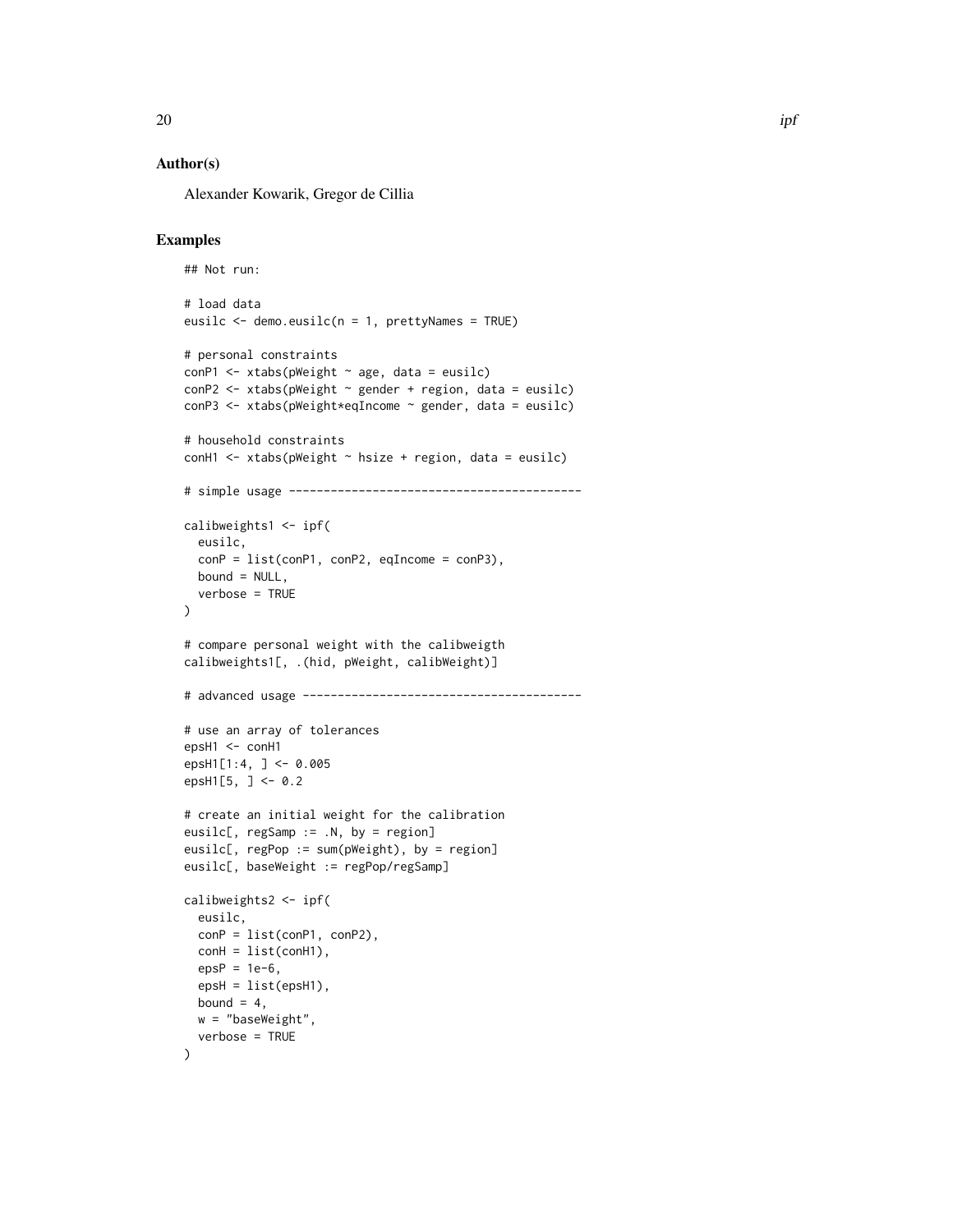<span id="page-20-0"></span>ipf\_step 21

```
# show an adjusted version of conP and the original
attr(calibweights2, "conP_adj")
attr(calibweights2, "conP")
```
## End(Not run)

ipf\_step *Perform one step of iterative proportional updating*

#### Description

C++ routines to invoke a single iteration of the Iterative proportional updating (IPU) scheme. Targets and classes are assumed to be one dimensional in the ipf\_step functions. combine\_factors aggregates several vectors of type factor into a single one to allow multidimensional ipu-steps. See examples.

#### Usage

ipf\_step\_ref(w, classes, targets) ipf\_step(w, classes, targets) ipf\_step\_f(w, classes, targets) combine\_factors(dat, targets)

#### **Arguments**

| w       | a numeric vector of weights. All entries should be positive.                                                                                                      |
|---------|-------------------------------------------------------------------------------------------------------------------------------------------------------------------|
| classes | a factor variable. Must have the same length as w.                                                                                                                |
| targets | key figure to target with the ipu scheme. A numeric verctor of the same length as<br>levels (classes). This can also be a table produced by x tabs. See examples. |
| dat     | a data. Frame containing the factor variables to be combined.                                                                                                     |

#### Details

ipf\_step returns the adjusted weights. ipf\_step\_ref does the same, but updates w by reference rather than returning. ipf\_step\_f returns a multiplicator: adjusted weights divided by unadjusted weights. combine\_factors is designed to make ipf\_step work with contingency tables produced by [xtabs.](#page-0-0)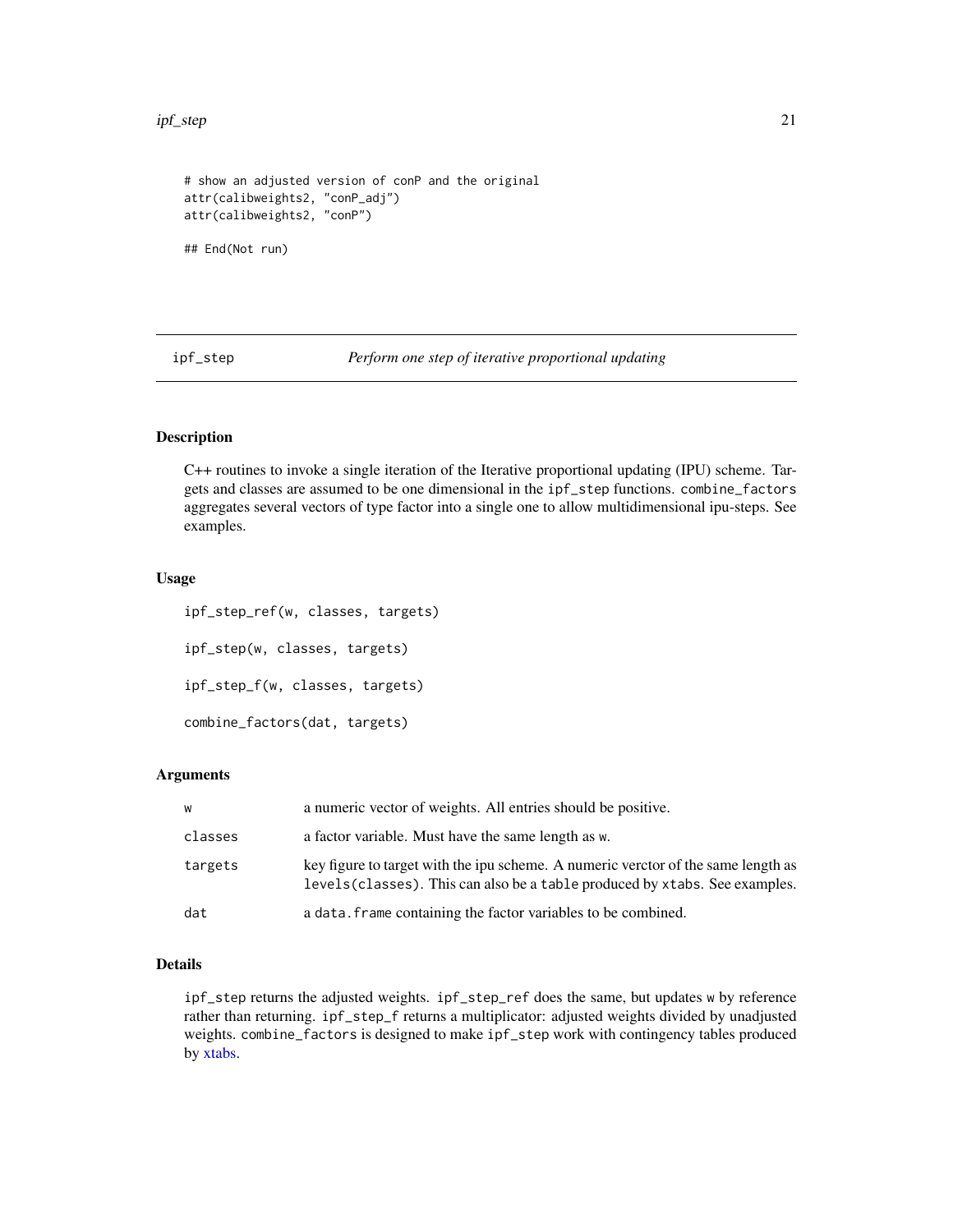#### Examples

```
############# one-dimensional ipu ##############
## create random data
nobs \leq -10classLabels <- letters[1:3]
dat = data.frame(
  weight = exp(rnorm(nobs)),
 household = factor(sample(classLabels, nobs, replace = TRUE))
)
dat
## create targets (same lenght as classLabels!)
targets <-3:5## calculate weights
new_weight <- ipf_step(dat$weight, dat$household, targets)
cbind(dat, new_weight)
## check solution
xtabs(new_weight ~ dat$household)
## calculate weights "by reference"
ipf_step_ref(dat$weight, dat$household, targets)
dat
############# multidimensional ipu ##############
## load data
factors <- c("time", "sex", "smoker", "day")
tips <- data.frame(sex=c("Female","Male","Male"), day=c("Sun","Mon","Tue"),
time=c("Dinner","Lunch","Lunch"), smoker=c("No","Yes","No"))
tips <- tips[factors]
## combine factors
con <- xtabs(~., tips)
cf <- combine_factors(tips, con)
cbind(tips, cf)[sample(nrow(tips), 10, replace = TRUE),]
## adjust weights
weight <- rnorm(nrow(tips)) + 5
adjusted_weight <- ipf_step(weight, cf, con)
## check outputs
con2 <- xtabs(adjusted_weight ~ ., data = tips)
sum(\text{(con - con2)^2})
```
kishFactor *Kish Factor*

<span id="page-21-0"></span>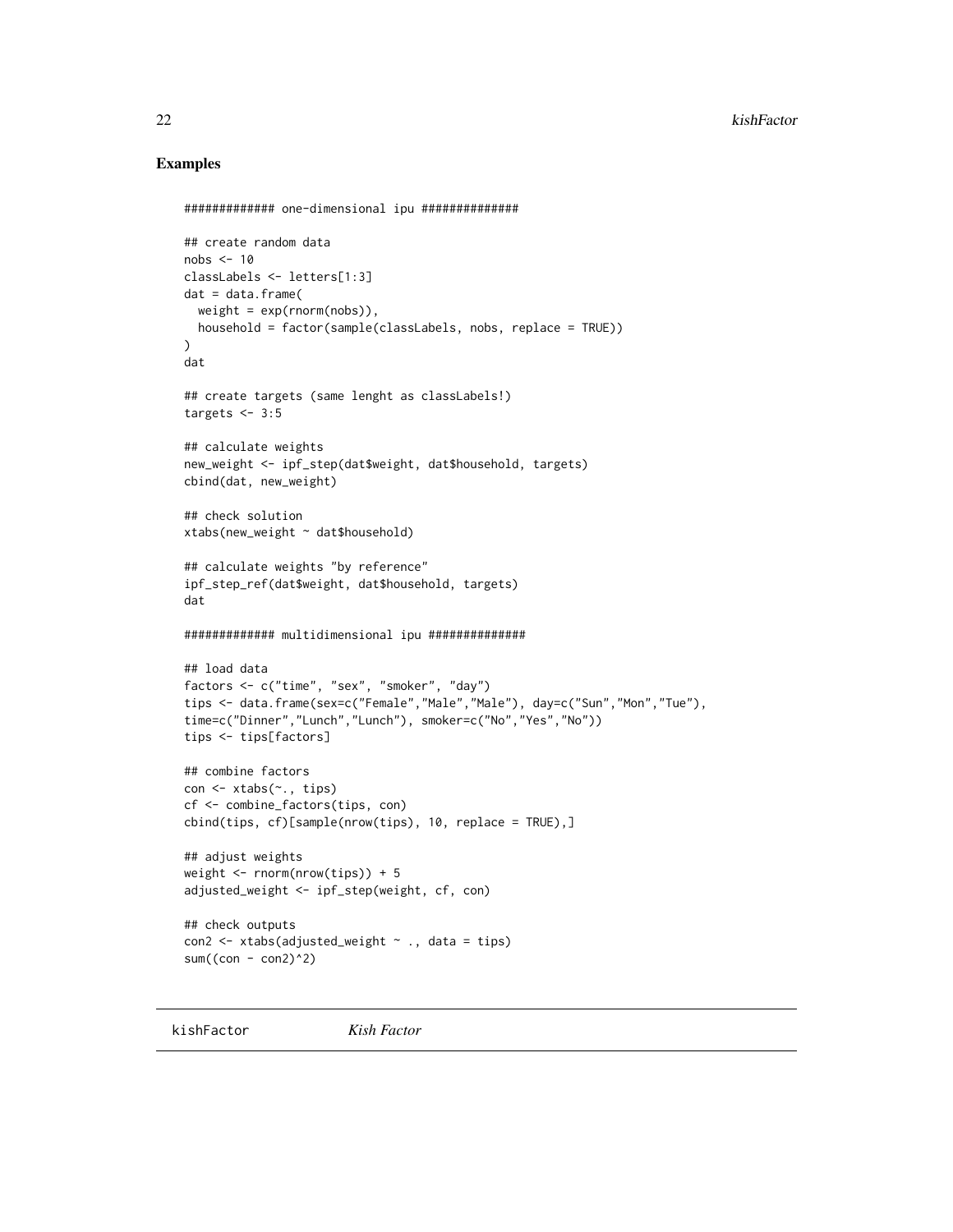#### <span id="page-22-0"></span>plot.surveysd 23

#### Description

Compute the design effect due to unequal weighting.

#### Usage

kishFactor(w)

#### Arguments

w a numeric vector with weights

#### Details

The factor is computed acording to 'Weighting for Unequal P\_i', Leslie Kish, Journal of Official Statistics, Vol. 8. No. 2, 1992

$$
deff = \sqrt{n} \sum_{j} w_j^2 / (\sum_{j} w_j)^2
$$

#### Value

The function will return the the kish factor

#### Author(s)

Alexander Kowarik

#### Examples

```
kishFactor(rep(1,10))
kishFactor(rlnorm(10))
```
plot.surveysd *Plot surveysd-Objects*

#### Description

Plot results of calc.stError()

#### Usage

```
## S3 method for class 'surveysd'
plot(
 x,
 variable = x$param$var[1],type = c("summary", "grouping"),
 groups = NULL,
 sd.type = c("dot", "ribbon"),
  ...
)
```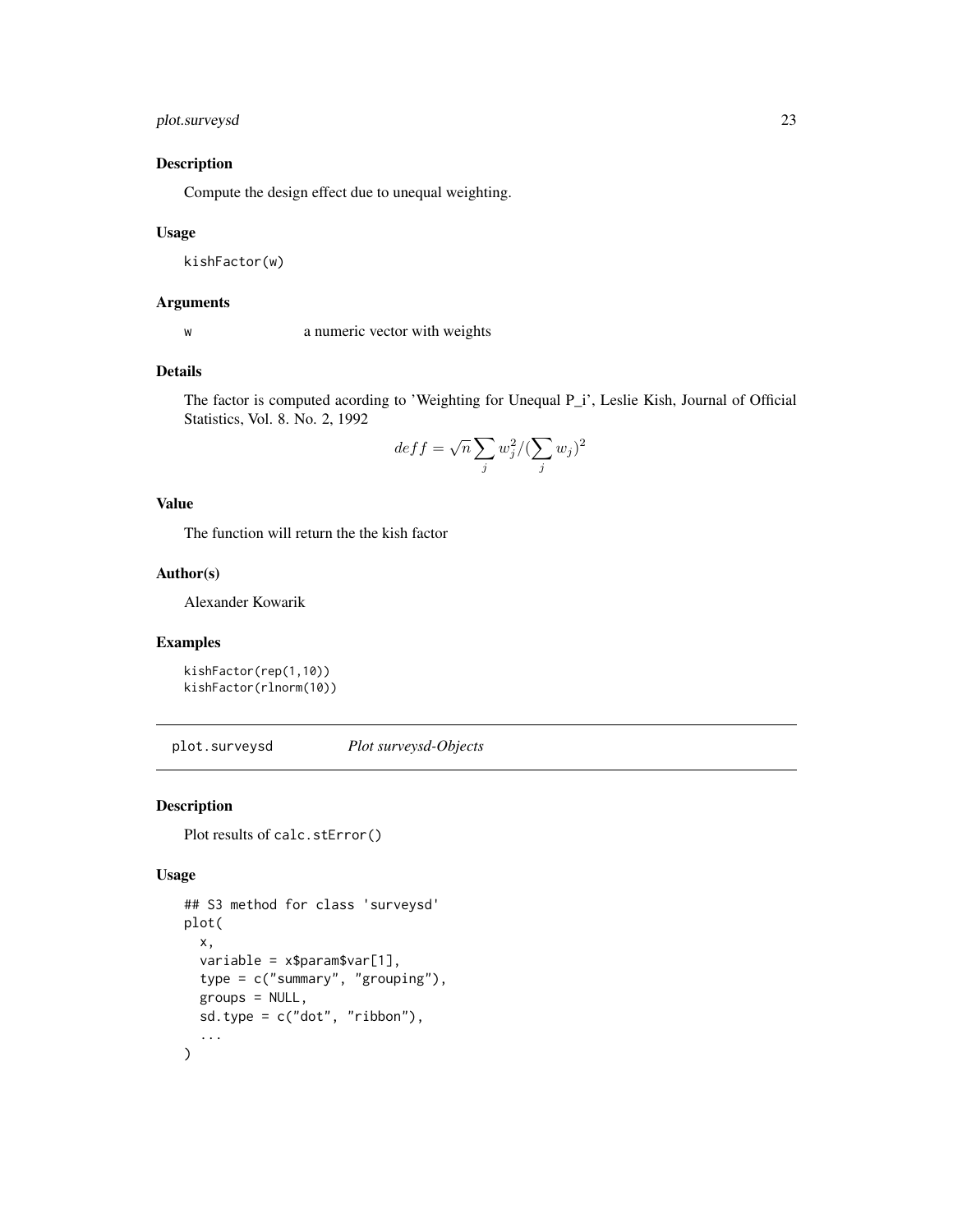#### <span id="page-23-0"></span>Arguments

| X        | object of class 'surveysd' output of function calc.stError                                                                                                                                                                                                                                                                                                                                                                                                                                                                                                                                                             |
|----------|------------------------------------------------------------------------------------------------------------------------------------------------------------------------------------------------------------------------------------------------------------------------------------------------------------------------------------------------------------------------------------------------------------------------------------------------------------------------------------------------------------------------------------------------------------------------------------------------------------------------|
| variable | Name of the variable for which standard errors have been calcualated in dat                                                                                                                                                                                                                                                                                                                                                                                                                                                                                                                                            |
| type     | can bei either "summary" or "grouping", default value is "summary". For<br>"summary" a barplot is created giving an overview of the number of estimates<br>having the flag small Group, cvHigh, both or none of them. For 'grouping'<br>results for point estimate and standard error are plotted for pre defined groups.                                                                                                                                                                                                                                                                                              |
| groups   | If type='grouping' variables must be defined by which the data is grouped.<br>Only 2 levels are supported as of right now. If only one group is defined the<br>higher group will be the estimate over the whole period. Results are plotted for<br>the first argument in groups as well as for the combination of groups[1] and<br>groups[2].                                                                                                                                                                                                                                                                          |
| sd.type  | can bei either 'ribbon' or 'dot' and is only used if type='grouping'. Default<br>is "dot" For sd. type='dot' point estimates are plotted and flagged if the corre-<br>sponding standard error and/or the standard error using the mean over k-periods<br>exceeded the value cv.limit (see calc.stError). For sd.type='ribbon' the<br>point estimates including ribbons, defined by point estimate +- estimated stan-<br>dard error are plotted. The calculated standard errors using the mean over k peri-<br>ods are plotted using less transparency. Results for the higher level (~groups[1])<br>are coloured grey. |
| .        | additional arguments supplied to plot.                                                                                                                                                                                                                                                                                                                                                                                                                                                                                                                                                                                 |

```
library(surveysd)
library(laeken)
library(data.table)
eusilc <- demo.eusilc(n = 4, prettyNames = TRUE)
dat_boot <- draw.bootstrap(eusilc, REP = 3, hid = "hid", weights = "pWeight",
                           strata = "region", period = "year")
# calibrate weight for bootstrap replicates
dat_boot_calib <- recalib(dat_boot, conP.var = "gender", conH.var = "region")
# estimate weightedRatio for povmd60 per period
group <- list("gender", "region", c("gender", "region"))
err.est <- calc.stError(dat_boot_calib, var = "povertyRisk",
                        fun = weightedRatio,
                        group = group , period.mean = NULL)
plot(err.est)
# plot results for gender
# dotted line is the result on the national level
plot(err.est, type = "grouping", groups = "gender")
```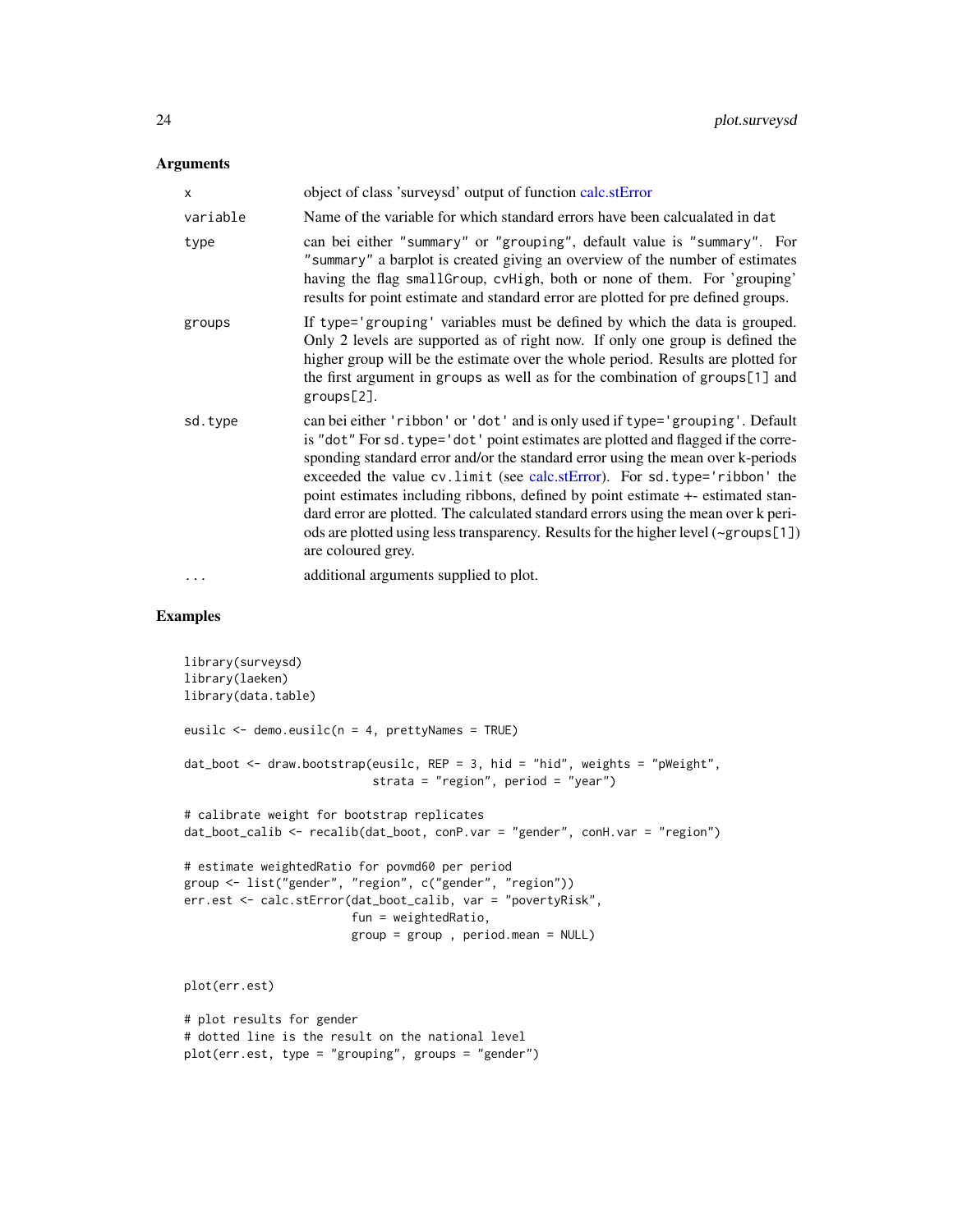#### <span id="page-24-0"></span>PointEstimates 25

```
# plot results for gender
# with standard errors as ribbons
plot(err.est, type = "grouping", groups = "gender", sd.type = "ribbon")
# plot results for rb090 in each db040
plot(err.est, type = "grouping", groups = c("gender", "region"))
# plot results for db040 in each rb090 with standard errors as ribbons
plot(err.est,type = "grouping", groups = c("gender", "region"))
```
PointEstimates *Weighted Point Estimates*

#### <span id="page-24-1"></span>Description

Predefined functions for weighted point estimates in package surveysd.

#### Usage

```
weightedRatio(x, w)
```
weightedSum(x, w)

#### Arguments

| x | numeric vector |
|---|----------------|
| W | weight vector  |

#### Details

Predefined functions are weighted ratio and weighted sum.

#### Value

Each of the functions return a single numeric value

```
x \le -1:10w < -10:1weightedRatio(x,w)
x \le -1:10w < -10:1weightedSum(x,w)
```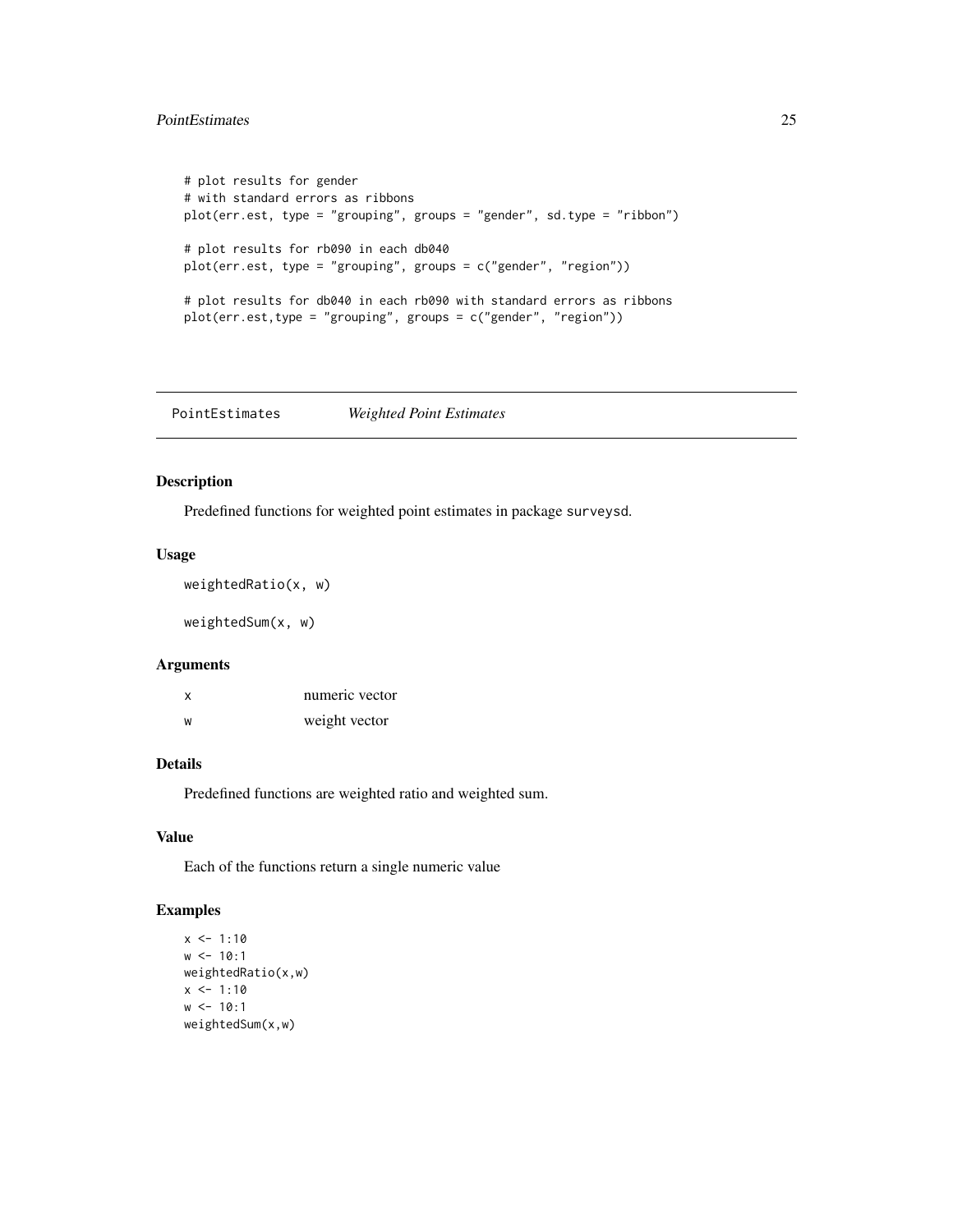<span id="page-25-0"></span>

Prints the results of a call to [calc.stError.](#page-1-1) Shows used variables and function, number of point estiamtes as well as properties of the results.

#### Usage

```
## S3 method for class 'surveysd'
print(x, \ldots)
```
#### Arguments

| $\boldsymbol{\mathsf{x}}$ | an object of class 'surveysd' |
|---------------------------|-------------------------------|
| $\cdots$                  | additonal parameters          |

<span id="page-25-1"></span>

#### Description

Calibrate weights for bootstrap replicates by using iterative proportional updating to match population totals on various household and personal levels.

#### Usage

```
recalib(
  dat,
 hid = attr(dat, "hid"),
 weights = attr(dat, "weights"),
 b. rep = attr(data, "b. rep"),period = attr(dat, "period"),
 conP.var = NULL,
  conH.var = NULL,
  epsP = 0.01,
  epsH = 0.02,
  ...
)
```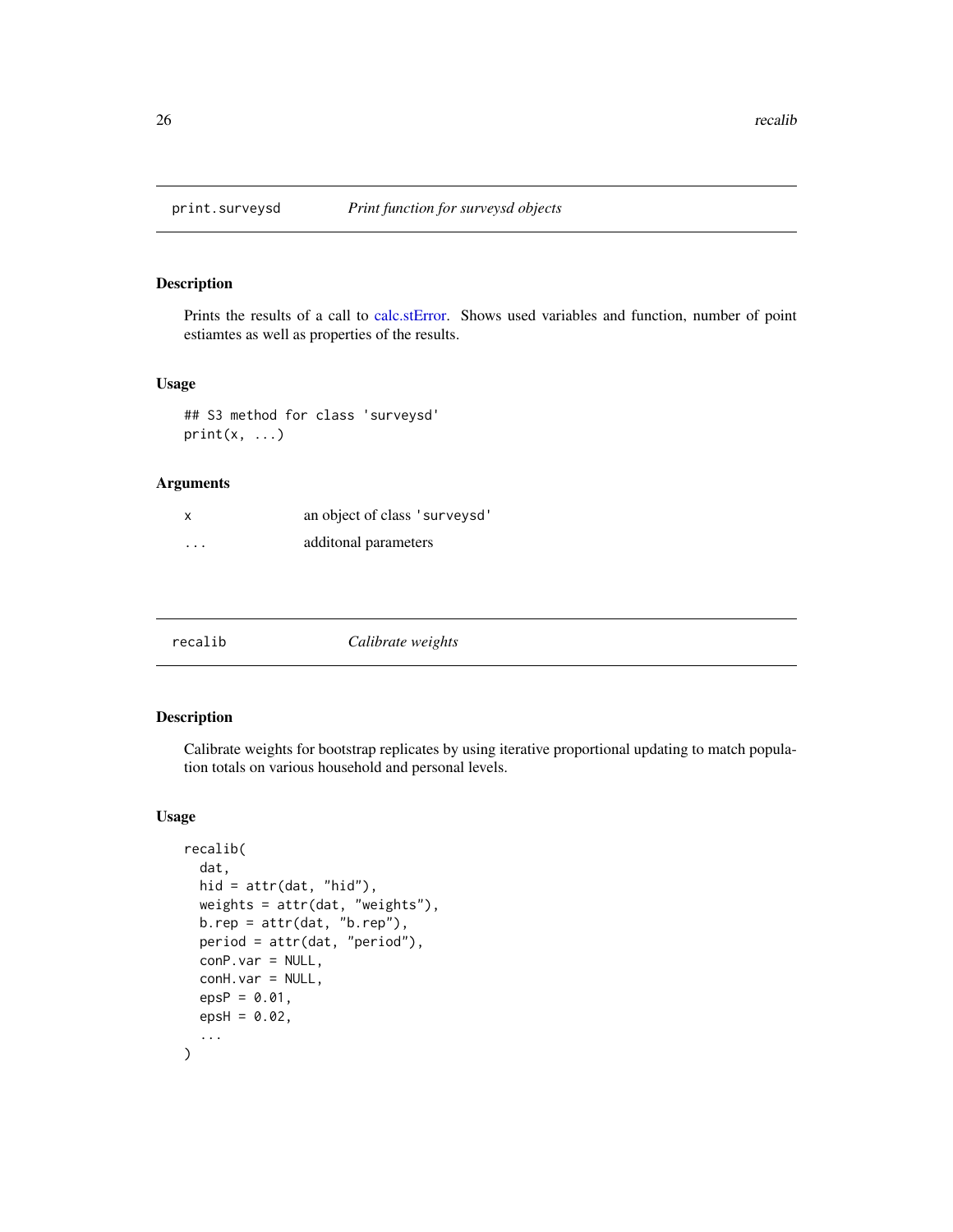#### <span id="page-26-0"></span>recalib 27

#### Arguments

| dat      | either data.frame or data.table containing the sample survey for various periods.                                                                                                                                       |
|----------|-------------------------------------------------------------------------------------------------------------------------------------------------------------------------------------------------------------------------|
| hid      | character specifying the name of the column in dat containing the household<br>ID.                                                                                                                                      |
| weights  | character specifying the name of the column in dat containing the sample weights.                                                                                                                                       |
| b.rep    | character specifying the names of the columns in dat containing bootstrap weights<br>which should be recalibratet                                                                                                       |
| period   | character specifying the name of the column in dat containing the sample pe-<br>riod.                                                                                                                                   |
| conP.var | character vector containig person-specific variables to which weights should be<br>calibrated or a list of such character vectors. Contingency tables for the popula-<br>tion are calculated per period using weights.  |
| conH.var | character vector containig household-specific variables to which weights should<br>be calibrated or a list of such character vectors. Contingency tables for the<br>population are calculated per period using weights. |
| epsP     | numeric value specifying the convergence limit for conP. var or conP, see ipf().                                                                                                                                        |
| epsH     | numeric value specifying the convergence limit for conH. var or conH, see ipf().                                                                                                                                        |
| $\ddots$ | additional arguments passed on to function ipf() from this package.                                                                                                                                                     |

#### Details

recalib takes survey data (dat) containing the bootstrap replicates generated by [draw.bootstrap](#page-11-1) and calibrates weights for each bootstrap replication according to population totals for person- or household-specific variables.

dat must be household data where household members correspond to multiple rows with the same household identifier. The data should at least containt the following columns:

- Column indicating the sample period;
- Column indicating the household ID;
- Column containing the household sample weights;
- Columns which contain the bootstrap replicates (see output of [draw.bootstrap\)](#page-11-1);
- Columns indicating person- or household-specific variables for which sample weight should be adjusted.

For each period and each variable in conP. var and/or conH. var contingency tables are estimated to get margin totals on personal- and/or household-specific variables in the population.

Afterwards the bootstrap replicates are multiplied with the original sample weight and the resulting product ist then adjusted using [ipf\(\)](#page-16-1) to match the previously calcualted contingency tables. In this process the columns of the bootstrap replicates are overwritten by the calibrated weights.

#### Value

Returns a data.table containing the survey data as well as the calibrated weights for the bootstrap replicates. The original bootstrap replicates are overwritten by the calibrated weights. If calibration of a bootstrap replicate does not converge the bootsrap weight is not returned and numeration of the returned bootstrap weights is reduced by one.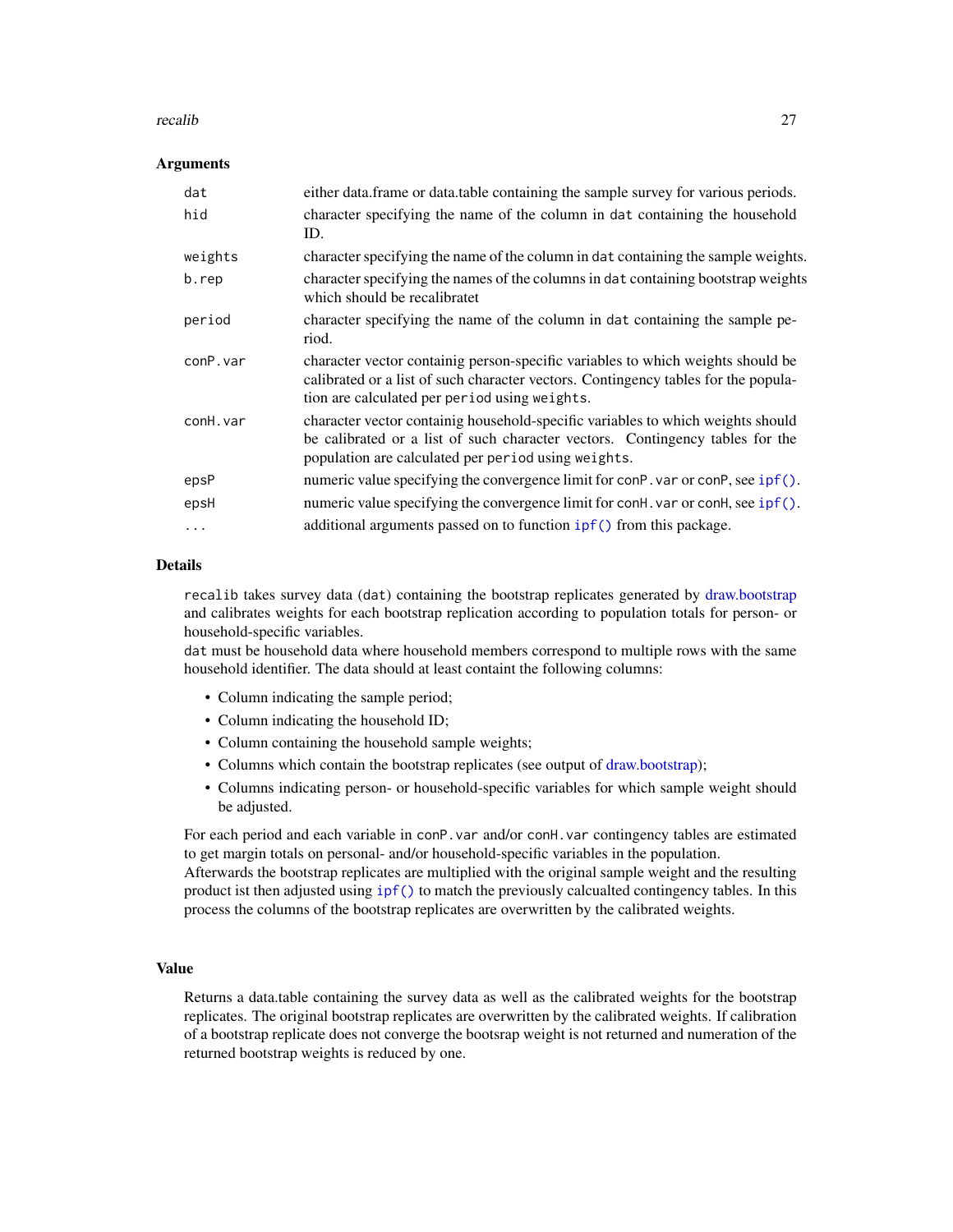#### <span id="page-27-0"></span>Author(s)

Johannes Gussenbauer, Alexander Kowarik, Statistics Austria

#### See Also

[ipf\(\)](#page-16-1) for more information on iterative proportional fitting.

#### Examples

```
## Not run:
eusilc <- demo.eusilc(prettyNames = TRUE)
dat_boot <- draw.bootstrap(eusilc, REP = 10, hid = "hid",
                           weights = "pWeight",
                           strata = "region", period = "year")
# calibrate weight for bootstrap replicates
dat_boot_calib <- recalib(dat_boot, conP.var = "gender", conH.var = "region",
                          verbose = TRUE)
# calibrate on other variables
dat_boot_calib <- recalib(dat_boot, conP.var = c("gender", "age"),
                          conH.var = c("region", "hsize"), verbose = TRUE)
# supply contingency tables directly
conP <- xtabs(pWeight ~ age + gender + year, data = eusilc)
conH <- xtabs(pWeight ~ hsize + region + year,
              data = eusilc[!duplicated(paste(db030,year))])
dat_boot_calib <- recalib(dat_boot, conP.var = NULL,
                          conH-var = NULL, conP = list(conP),
                          conH = list(conH), verbose = TRUE)
```
## End(Not run)

<span id="page-27-1"></span>rescaled.bootstrap *Draw bootstrap replicates*

#### Description

Draw bootstrap replicates from survey data using the rescaled bootstrap for stratified multistage sampling, presented by Preston, J. (2009).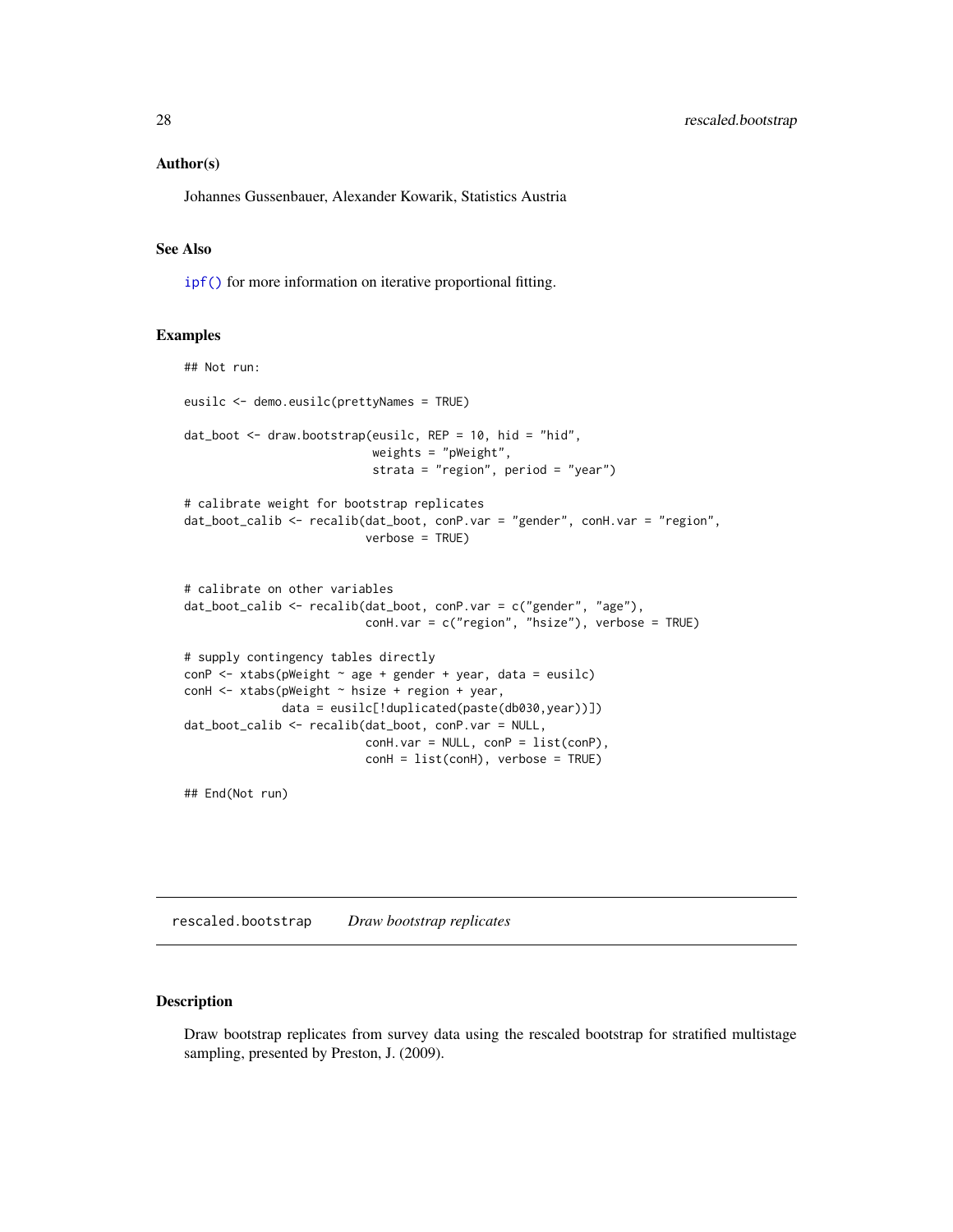#### rescaled.bootstrap 29

### Usage

```
rescaled.bootstrap(
 dat,
 REP = 1000,strata = "DB050>1",
 cluster = "DB060>DB030",
 fpc = "N.cluster>N.households",
 single.PSU = c("merge", "mean"),
 return.value = c("data", "replicates"),
 check.input = TRUE,
 new.method = FALSE
)
```
#### Arguments

| dat          | either data frame or data table containing the survey sample                                                                                                                                                                                                                                                                                                                                                      |
|--------------|-------------------------------------------------------------------------------------------------------------------------------------------------------------------------------------------------------------------------------------------------------------------------------------------------------------------------------------------------------------------------------------------------------------------|
| <b>REP</b>   | integer indicating the number of bootstraps to be drawn                                                                                                                                                                                                                                                                                                                                                           |
| strata       | string specifying the column name in dat that is used for stratification. For mul-<br>tistage sampling multiple column names can be specified by strata=c("strata1>strata2>strata3").<br>See Details for more information.                                                                                                                                                                                        |
| cluster      | string specifying the column name in dat that is used for clustering. For in-<br>stance given a household sample the column containing the household ID should<br>be supplied. For multistage sampling multiple column names can be specified<br>by cluster=c("cluster1>cluster2>cluster3"). See Details for more in-<br>formation.                                                                               |
| fpc          | string specifying the column name in dat that contains the number of PSUs at<br>the first stage. For multistage sampling the number of PSUs at each stage must<br>be specified by strata=c("fpc1>fpc2>fpc3").                                                                                                                                                                                                     |
| single.PSU   | either "merge" or "mean" defining how single PSUs need to be dealt with. For<br>single.PSU="merge" single PSUs at each stage are merged with the strata or<br>cluster with the next least number of PSUs. If multiple of those exist one will be<br>select via random draw. For single. PSU="mean" single PSUs will get the mean<br>over all bootstrap replicates at the stage which did not contain single PSUs. |
| return.value | either "data" or "replicates" specifying the return value of the function. For<br>"data" the survey data is returned as class data. table, for "replicates" only the<br>bootstrap replicates are returned as data.table.                                                                                                                                                                                          |
| check.input  | logical, if TRUE the input will be checked before applying the bootstrap proce-<br>dure                                                                                                                                                                                                                                                                                                                           |
| new.method   | logical, if TRUE bootstrap replicates will never be negative even if in some strata<br>the whole population is in the sample. WARNING: This is still experimental and<br>resulting standard errors might be underestimated! Use this if for some strata the<br>whole population is in the sample!                                                                                                                 |

#### Details

For specifying multistage sampling designs the column names in strata,cluster and fpc need to seperated by ">".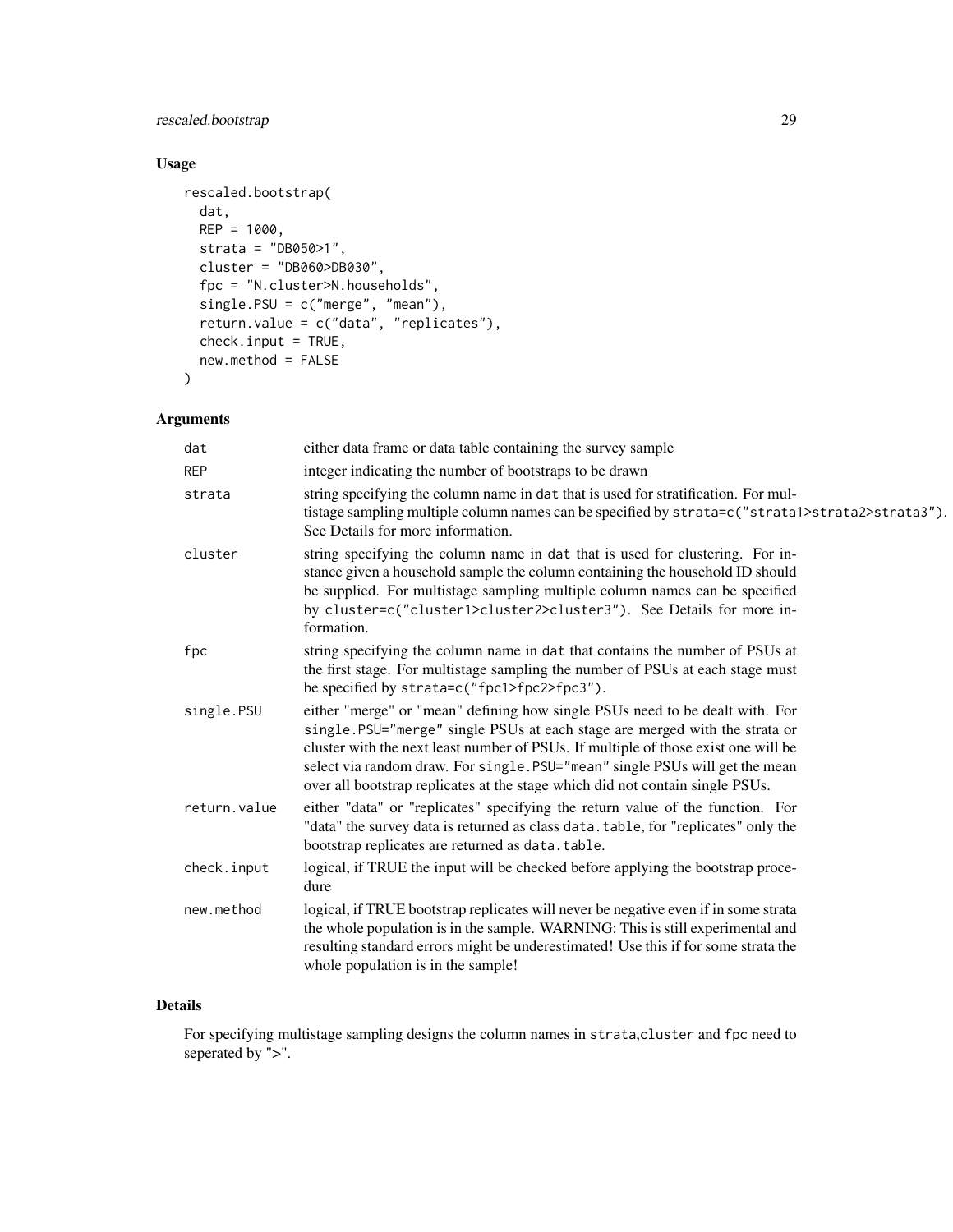For multistage sampling the strings are read from left to right meaning that the column name before the first ">" is taken as the column for stratification/clustering/number of PSUs at the first and the column after the last ">" is taken as the column for stratification/clustering/number of PSUs at the last stage. If for some stages the sample was not stratified or clustered one must specify this by "1" or "I", e.g. strata=c("strata1>I>strata3") if there was no stratification at the second stage or cluster=c("cluster1>cluster2>I") if there were no clusters at the last stage.

The number of PSUs at each stage is not calculated internally and must be specified for any sampling design. For single stage sampling using stratification this can usually be done by adding over all sample weights of each PSU by each strata-code.

Spaces in each of the strings will be removed, so if column names contain spaces they should be renamed before calling this procedure!

#### Value

returns the complete data set including the bootstrap replicates or just the bootstrap replicates, depending on return.value="data" or return.value="replicates" respectively.

#### Author(s)

Johannes Gussenbauer, Statistics Austria

#### References

Preston, J. (2009). Rescaled bootstrap for stratified multistage sampling. Survey Methodology. 35. 227-234.

```
data(eusilc, package = "laeken")
data.table::setDT(eusilc)
```

```
eusilc[,N.households:=sum(db090[!duplicated(db030)]),by=db040]
eusilc.bootstrap <- rescaled.bootstrap(eusilc,REP=100,strata="db040",
                                       cluster="db030",fpc="N.households")
```

```
eusilc[,new_strata:=paste(db040,hsize,sep="_")]
eusilc[,N.housholds:=sum(db090[!duplicated(db030)]),by=new_strata]
eusilc.bootstrap <- rescaled.bootstrap(eusilc,REP=100,strata=c("new_strata"),
                                      cluster="db030",fpc="N.households")
```